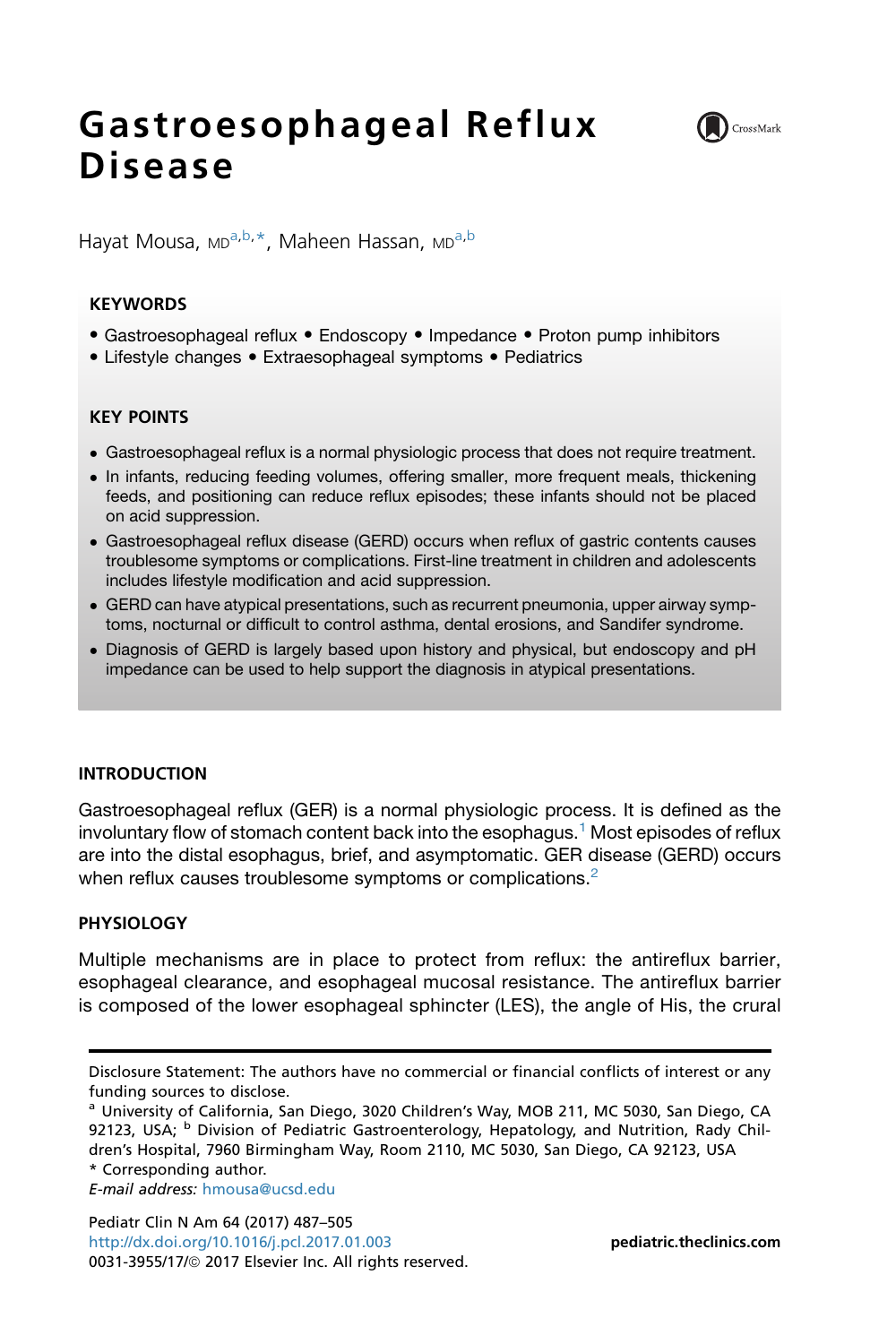diaphragm, and the phrenoesophageal ligament.<sup>[3](#page-12-0)</sup> The LES consists of tonically contracted circular smooth muscles, composed of the intrinsic muscles of the distal esophagus and the sling fibers of the proximal stomach.<sup>[4](#page-12-0)</sup> The crural diaphragm forms the esophageal hiatus and encircles the proximal LES. The phrenoesophageal ligament anchors the distal esophagus to the crural diaphragm. A small portion of the LES, up to 2 cm in adults, is intraabdominal. The LES resting pressure is higher than the intraabdominal pressure, and this prevents reflux of gastric contents into the distal esophagus. The angle of His is an acute angle between the great curvature of the stomach and the esophagus, and acts as an antireflux barrier by functioning like a valve. Esophageal clearance limits the duration of contact between luminal contents and esophageal epithelium.<sup>[1](#page-12-0)</sup> Gravity and esophageal peristalsis remove volume from the esophageal lumen, and salivary and esophageal secretions neutralize acid. Esophageal mucosal resistance comes into play when acid contact time is prolonged, and this is determined genetically.

### MECHANISMS OF GASTROESOPHAGEAL REFLUX

Anything that interferes with these lines of defense can lead to GER. Inappropriate transient LES relaxation is among the most important causes of GERD in children.<sup>[5,6](#page-12-0)</sup> Increased intraabdominal pressure relative to LES resting pressure permits the reflux of gastric contents into the distal esophagus. $6$  Increased intraabdominal pressure can be caused by medications, the Valsalva maneuver, the Trendelenburg position, or lifting. Position and posture influence the angle of His, with esophageal acid exposure greater in the right side sleeping position than in the left position. Esophageal clearance is also delayed in the right position.<sup>[1](#page-12-0)</sup> Although little is known about the angle of His in infants, it is hypothesized that this angle is less acute in young infants and becomes acute after 1 year of age; this would predispose their stomach to a more vertical lie and therefore increased ease of reflux.<sup>[1](#page-12-0)</sup> In sliding hiatal hernias, there is a weakness of the phrenoesophageal ligament leading to an upward displacement of the LES into the lower mediastinum. As a result, the defense of the LES, angle of His, and the diaphragm are compromised. $3$  The LES and crural diaphragm no longer overlap, and the LES length and pressure are reduced. Another proposed mechanism by which hiatal hernia leads to GER is by creating a hernia sac between the LES proximally and the crural diaphragm distally.<sup>[7](#page-12-0)</sup> This sac has increased acid exposure and impaired clearance, and can reflux during subsequent swallow relaxations of the LES.<sup>[7](#page-12-0)</sup>

### DISTINGUISHING GASTROESOPHAGEAL REFLUX FROM GASTROESOPHAGEAL REFLUX DISEASE

Whereas GER is a normal physiologic process, GERD occurs when reflux of gastric contents causes troublesome symptoms or complications.<sup>[2](#page-12-0)</sup> In infants, crying and fussiness are often attributed to GERD, but are nonspecific and difficult to distinguish from other causes. GERD can cause infants to associate feeding with pain, and as a result feeding aversion, anorexia, and failure to thrive can develop.<sup>[2](#page-12-0)</sup> Respiratory complications are less common, but recurrent pneumonia and interstitial lung disease secondary to reflux can occur owing to aspiration of gastric contents.<sup>[8](#page-12-0)</sup> Reflux worsening asthma symptoms has also been reported. $9,10$  Histologic changes can also help distinguish the two, with esophageal biopsies in GERD typically showing findings of basal zone hyperplasia, papillary lengthening, and neutrophil infiltration.<sup>[11,12](#page-12-0)</sup>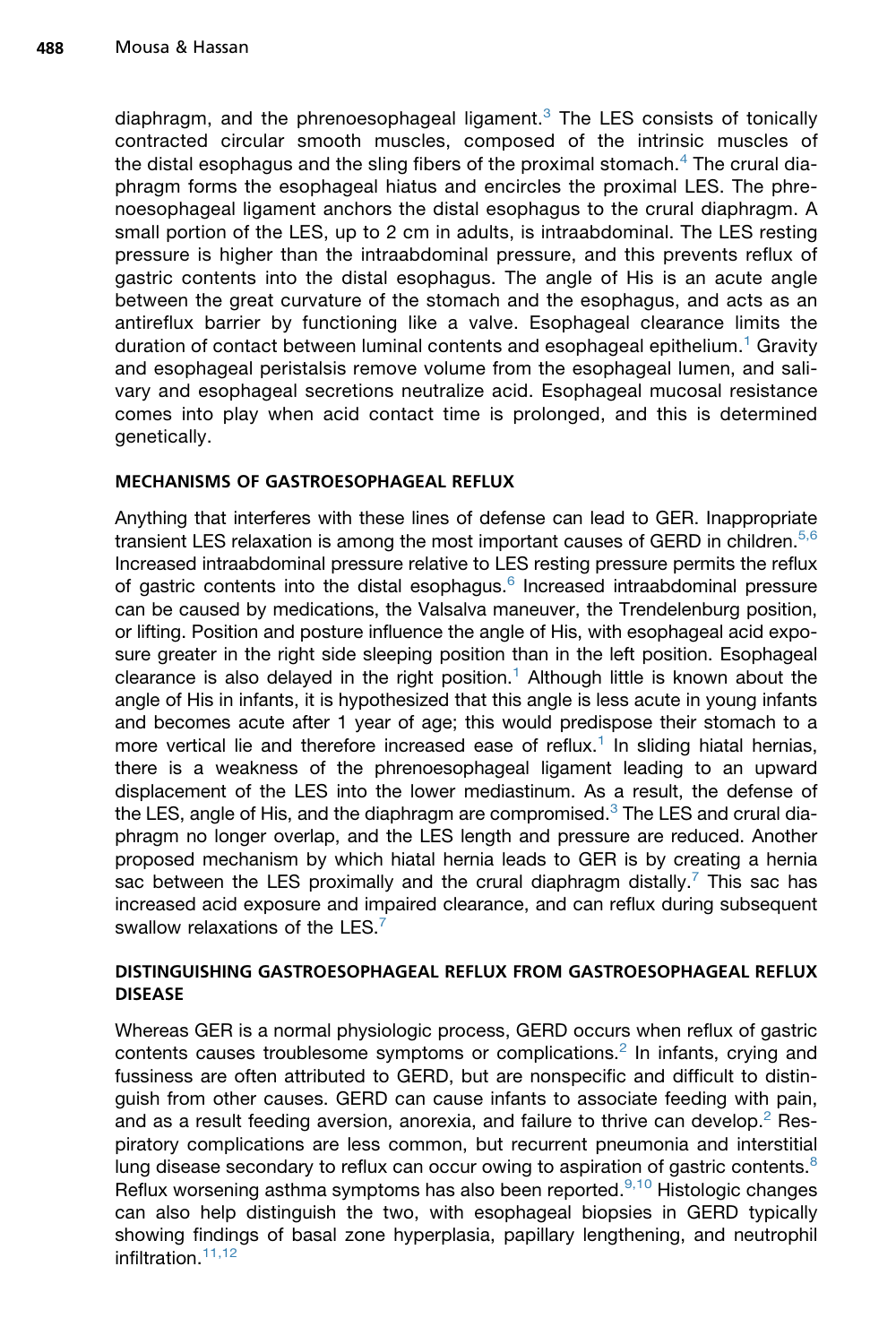### EPIDEMIOLOGY

There are few pediatric-specific data on GER and GERD epidemiology with incidence and prevalence based on questionnaires. The incidence of GERD in pediatrics was estimated to be 0.84 per 1000 person-years.<sup>[13](#page-12-0)</sup> After 1 year of age, the incidence of GERD decreases with until age 12, and then reaches a maximum at age 16 to 17. The prevalence varies by study and age. It is estimated that 10% of all children have GER<sup>[14](#page-13-0)</sup> and 1.8% to 8.2% have GERD.<sup>[14,15](#page-13-0)</sup> The estimated prevalence of GERD in infants 0 to 23 months, children 2 to 11 years old, and adolescents 12 to 17 years old is 2.2% to 12.6%, 0.6% to 4.1%, and 0.8% to 7.6%, respectively.

## PRESENTING SYMPTOMS Infancy

Daily regurgitation in healthy infants is physiologic and common, with the prevalence being highest in the first 3 to 4 months of life, at between 41% and 73%.<sup>16-18</sup> A large proportion of these infants regurgitate more than 4 times a day. Prevalence decreases to 14% at 7 months of age, $17$  and to less than 5% after 12 months of age.<sup>16,18</sup> GERD can be difficult to diagnose in infants because they present with nonspecific symptoms that can be difficult to distinguish from other conditions ([Box 1](#page-3-0)).<sup>[19,20](#page-13-0)</sup> These symptoms include choking, gagging, irritability, regurgitation, refusal to feed, and poor weight gain. Crying, irritability, and vomiting are often attrib-uted to GERD,<sup>[18](#page-13-0)</sup> but can be indistinguishable from milk protein allergy<sup>[21,22](#page-13-0)</sup> and do not correlate well with reflux on pH impedance studies, $23,24$  or improve after trials of proton pump inhibitors (PPIs). $25,26$  A history and physical examination should be done to rule out warning signals that require further investigation ([Box 2](#page-5-0)),<sup>[19](#page-13-0)</sup> before attributing them to GERD.

## Childhood

GERD is often diagnosed in adults based on a history of substernal, burning pain, with or without regurgitation.<sup>[2](#page-12-0)</sup> The diagnosis of GERD can similarly be made in adolescents.<sup>27</sup> However, history is unreliable in children under the age of 12, and these children can also present with different symptoms. In addition to the aforementioned typical GERD symptoms, 21% of children reported nausea or vomiting.<sup>[13](#page-12-0)</sup> Abdominal pain and cough are also reported frequently.<sup>[28](#page-13-0)</sup> In children with erosive esophagitis, cough, anorexia, and feeding refusal were found to be more frequent and severe in children ages 1 to 5 years of age, as compared with older children, while heartburn was less severe. Symptoms have not been found to be predictive of mucosal damage.

Children with certain underlying disorders are at high risk for developing severe and chronic GERD ([Table 1](#page-5-0)).<sup>[19](#page-13-0)</sup>

### Atypical Presentations

An association between asthma and reflux measured by pH or impedance has been reported, $29$  although the etiology is not established. Proposed mechanisms of GERD contributing to asthma include aspiration of gastric acid resulting in airway inflammation and causing vagally mediated bronchial or laryngeal spasm.<sup>[30](#page-13-0)</sup> Alternatively, asthma may contribute to GERD. Pulmonary hyperinflation occurs as a result of chronic asthma. This hyperinflation causes the diaphragm to flatten, displacing the LES into the thoracic cavity, which has a negative atmosphere pressure, and thereby reduces the LES resting pressure and eliminates the angle of His. Studies have shown that the majority of children with asthma have an abnormal pH impedance study<sup>[31](#page-13-0)</sup>; however, the use of a PPI in unselected patients with wheezing or asthma is of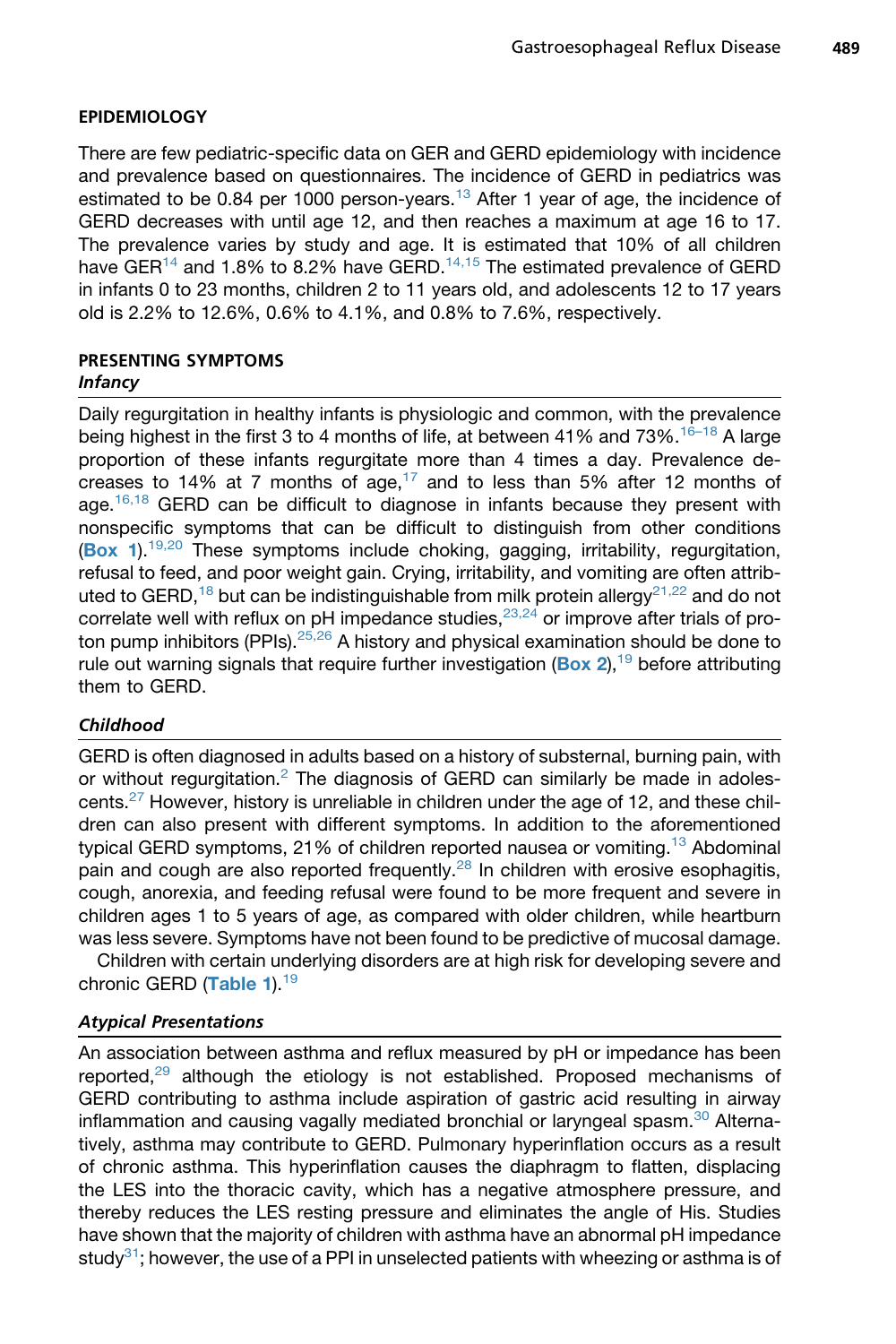## <span id="page-3-0"></span>Box 1

Differential diagnosis for emesis is an infant or child

Gastrointestinal obstruction

- Esophageal web
- Esophageal stricture
- Tracheoesophageal fistula
- Pyloric stenosis
- Duodenal atresia
- Malrotation with intermittent volvulus
- Intestinal duplication
- Antral/duodenal web
- Hirschsprung disease
- Foreign body/bezoar
- Incarcerated hernia
- Imperforate anus

Other gastrointestinal disorders

- Celiac disease
- Milk/soy protein allergy
- Achalasia
- Gastroparesis
- Peptic ulcer
- Eosinophilic esophagitis/gastroenteritis
- Inflammatory bowel disease
- **•** Appendicitis
- Pancreatitis
- Cholecystitis/choledocholithiasis

Neurologic

- Intracranial mass
- Hydrocephalus
- Subdural hematoma
- Intracranial hemorrhage
- Infant migraine
- Chiari malformation

Infectious

- Meningitis
- Gastroenteritis
- Sinusitis
- Urinary tract infection
- Pneumonia
- Otitis media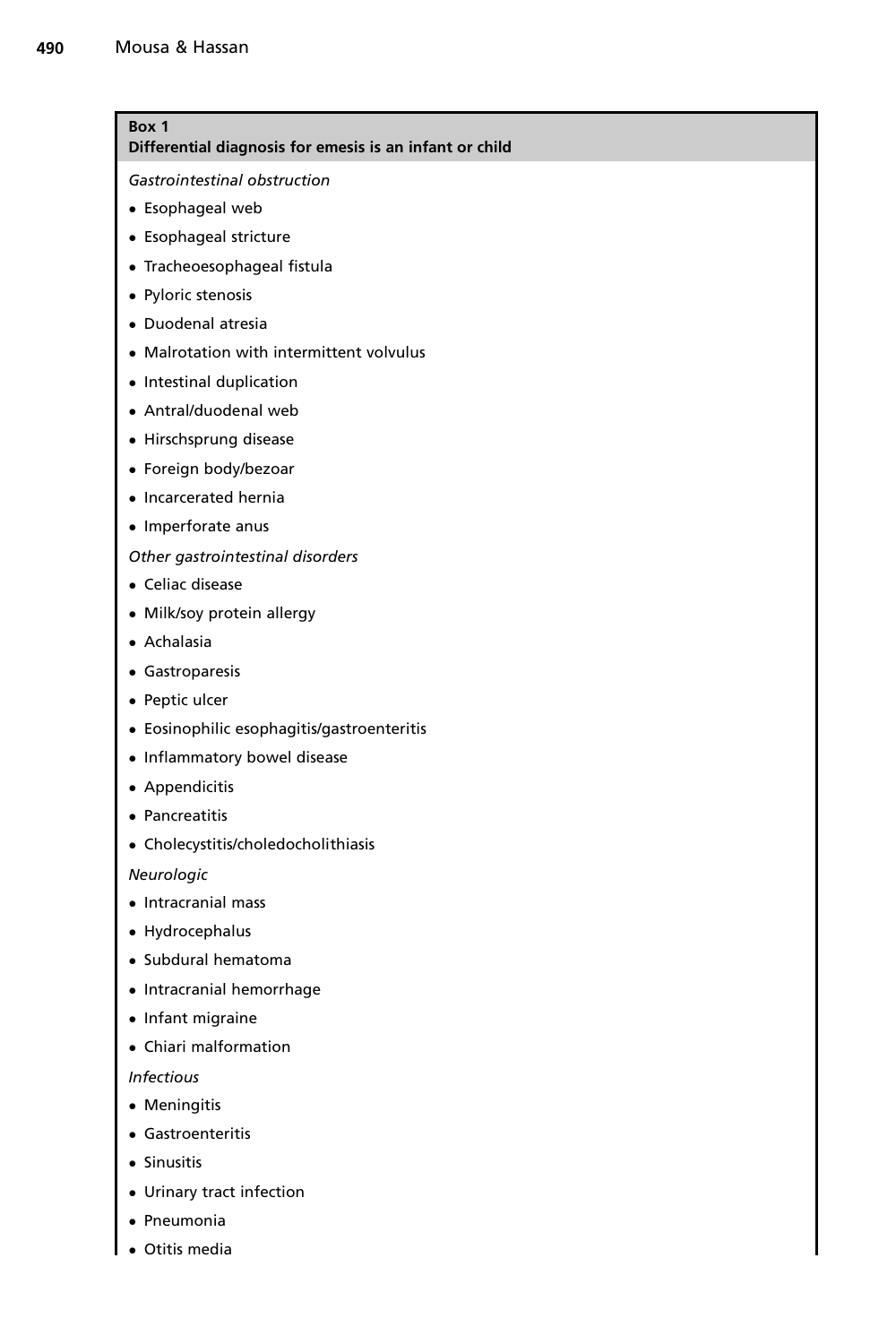#### • Hepatitis

- Sepsis
- Metabolic/endocrine
- Galactosemia
- Hereditary fructosemia
- Urea cycle defects
- Amino and organic acidemias
- Fatty acid oxidation disorders
- Lysosomal storage disorders
- Congenital adrenal hyperplasia
- Diabetic ketoacidosis

#### Renal

- Obstructive uropathy
- Nephrolithiasis
- Renal tubular acidosis
- Renal insufficiency

#### **Other**

- Self-induced vomiting
- Cyclic vomiting syndrome
- Rumination
- Overfeeding
- Autonomic dysfunction
- Munchausen syndrome by proxy
- Medication/vitamin/drug toxicity
- Child abuse

Adapted from Vandeplas Y, Rudolph CD, Di Lorenzo C, et al. Pediatric gastroesophageal reflux clinical practice guidelines: joint recommendations of the North American Society for Pediatric Gastroenterology, Hepatology, and Nutrition (NASPGHAN) and the European Society for Pediatric Gastroenterology, Hepatology, and Nutrition (ESPGHAN). J Pediatr Gastroenterol Nutr 2009;49(4):498–547; and Chandran L, Chitkara M. Vomiting in children: reassurance, red flag, or referral? Pediatr Rev 2008;29(6):183–92.

limited benefit. $32$  Patients who may benefit from GERD treatment include those with heartburn, nocturnal asthma symptoms, or steroid-dependent and difficult-to-control asthma.<sup>[9,10](#page-12-0)</sup>

Recurrent pneumonia and interstitial lung disease may be complications of GERD owing to aspiration of gastric contents.<sup>[8](#page-12-0)</sup> Although an abnormal esophageal pH study may increase the probability of GERD causing recurrent aspirations, there is no defin-itive test that can prove GERD's causal role.<sup>[33](#page-14-0)</sup>

Upper airway symptoms attributed to GERD include hoarseness, chronic cough, or a sensation of a lump in the throat,  $34$  although there are no strong data to support this claim.[35](#page-14-0) Laryngoscopic findings attributed to reflux include erythema, edema, cobble-stoning, and nodularity, although with low sensitivity and specificity<sup>[36,37](#page-14-0)</sup> and poor correlation with pH probe studies.<sup>38</sup>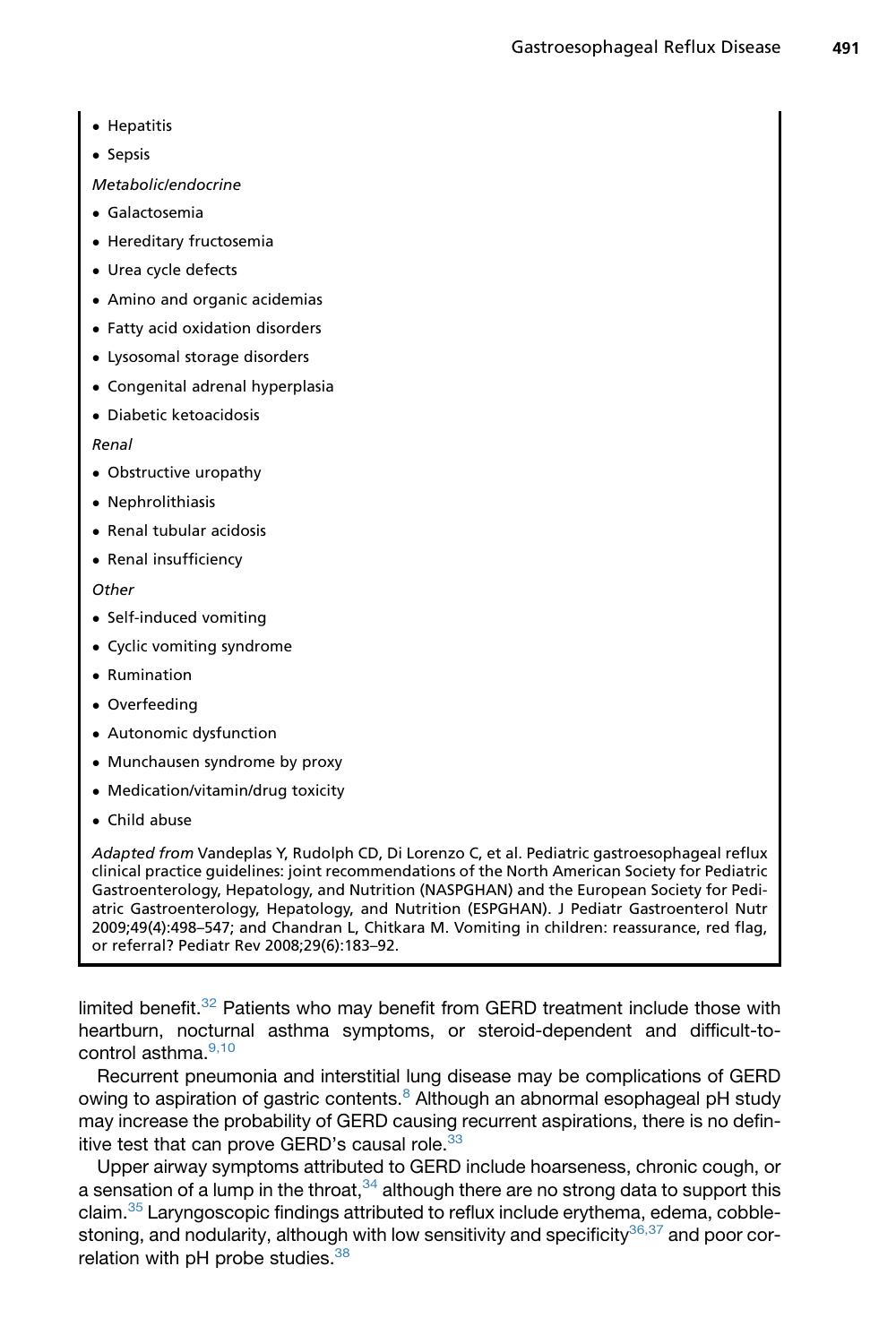<span id="page-5-0"></span>

| Box 2<br>Warning signals that require investigation in infants with vomiting |  |  |  |
|------------------------------------------------------------------------------|--|--|--|
| <b>Bilious emesis</b>                                                        |  |  |  |
| Gastrointestinal bleeding: hematemesis, coffee ground emesis, hematochezia   |  |  |  |
| Choking, gagging, coughing with feeds                                        |  |  |  |
| Forceful emesis                                                              |  |  |  |
| Onset of emesis after 6 months of life                                       |  |  |  |
| Failure to thrive                                                            |  |  |  |
| Diarrhea/constipation                                                        |  |  |  |
| Fever                                                                        |  |  |  |
| Lethargy                                                                     |  |  |  |
| Hepatosplenomegaly                                                           |  |  |  |
| <b>Bulging fontanelle</b>                                                    |  |  |  |
| Microcephaly or macrocephaly                                                 |  |  |  |
| Seizures                                                                     |  |  |  |
| Abdominal tenderness or distention                                           |  |  |  |
| Suspected genetic syndrome                                                   |  |  |  |

Studies revealed a cause and effect relationship between GERD and dental erosions, [39](#page-14-0) with worse dental erosions when GERD symptoms are present. Other contributing factors to dental erosions include drinking juice, bulimia, racial and genetic factors affecting the characteristic of enamel and saliva, and children with neurologic impairment.

| Table 1<br>Medical conditions at high risk for gastroesophageal reflux disease                                     |                                                                                                                                                                                                                                                                      |  |  |  |  |
|--------------------------------------------------------------------------------------------------------------------|----------------------------------------------------------------------------------------------------------------------------------------------------------------------------------------------------------------------------------------------------------------------|--|--|--|--|
| Condition                                                                                                          | <b>Contributing Factors</b>                                                                                                                                                                                                                                          |  |  |  |  |
| Neurologic impairment                                                                                              | Decreased esophageal clearance<br>• Supine position<br>• Abnormal swallow<br>• Abnormal muscle tone<br>Increased reflux episodes<br>• Heightened gag reflex<br>• Delayed gastric emptying<br>• Constipation<br>• Skeletal abnormalities<br>• Medication side effects |  |  |  |  |
| Obesity                                                                                                            |                                                                                                                                                                                                                                                                      |  |  |  |  |
| Esophageal atresia                                                                                                 | Esophagus is congenitally dysmotile<br>After surgery, a hiatal hernia is often present                                                                                                                                                                               |  |  |  |  |
| Chronic respiratory disorders<br>Bronchopulmonary dysplasia<br>Cystic fibrosis<br>Idiopathic interstitial fibrosis | Unknown                                                                                                                                                                                                                                                              |  |  |  |  |
| Lung transplantation                                                                                               | Pneumonectomy contributes to esophageal and gastric<br>motor dysfunction                                                                                                                                                                                             |  |  |  |  |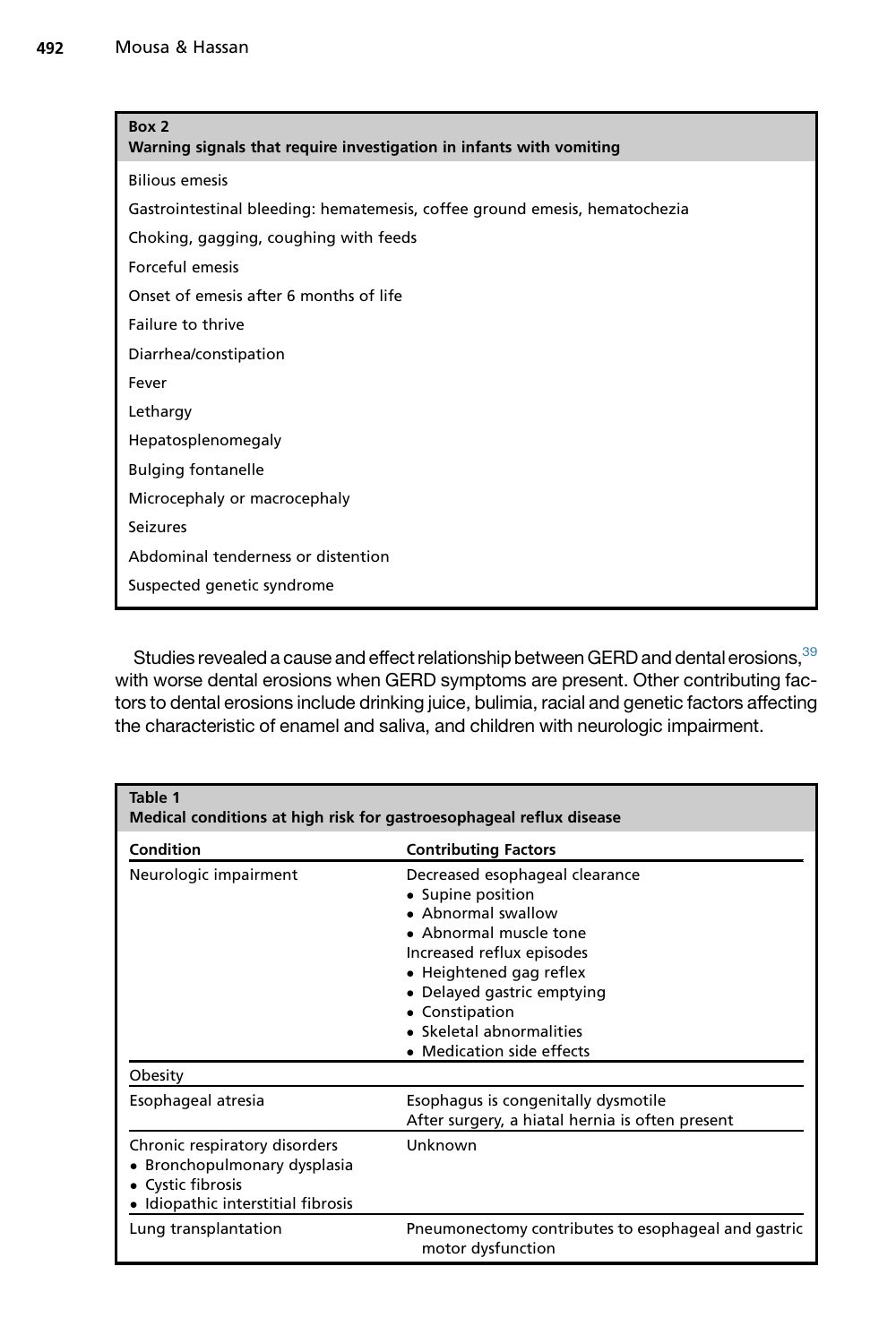Sandifer syndrome, in which there is spasmodic torsional dystonia with arching of the back and rigid opisthotonic posturing of the neck and back, is an uncommon but specific presentation of  $GERD<sup>2</sup>$  $GERD<sup>2</sup>$  $GERD<sup>2</sup>$  It must be distinguished from seizures, dystonia, or infantile spasms.<sup>40</sup> When related to GERD, it improves with antireflux treatment.

An apparent life-threatening event (ALTE) was first defined in 1986 as an episode that is frightening to the observer and that is characterized by some combination of apnea, color change, marked change in muscle tone, choking, or gagging.<sup>[41](#page-14-0)</sup> The term ALTE was recently replaced by the term "brief resolved unexplained event," which is characterized by a sudden, brief, and resolved episode occurring in an infant under 1 year of age that consists of one of more of the following: cyanosis or pallor; absent, decreased, or irregular breathing; marked change in tone; and altered level of responsiveness. Because the change was recently made, published studies have evaluated GERD association with the ALTE definition. The results are conflicting. Although most series fail to demonstrate a temporal relationship between the two,  $29,42$  multiple studies do show that there is an association.  $43-45$  If other causes have been ruled out and GER is suspected, the diagnosis can be better evaluated by recording synchronous symptoms on multichannel intraluminal impedance (MII)/pH esophageal monitoring in combination with cardiorespiratory monitoring. When using esophageal manometry in conjunction with cardiorespiratory monitoring, infants with ALTE were found to have swallowing as the most frequent esophageal event associated with spontaneous respiratory events. This suggests a dysfunctional regulation of the swallow–respiratory interactions, and needs to be investigated further. $46$  When using polysomnography with esophageal pH and impedance monitoring, apnea was seldom associated with reflux. When it was, the predominant sequence of events was obstructive or mixed apnea fol-lowed by reflux, suggesting against reflux as a cause of apnea.<sup>[47](#page-14-0)</sup>

Apnea and sleep quality have similarly been evaluated by a combination of polysomnography with esophageal pH and impedance monitoring. The data, again, are conflicting. In some, GER was found unlikely to be related to apneic events and rarely seemed to cause sleep awakening.<sup>[48,49](#page-14-0)</sup> Instead, awakening and arousal was precipitating GER. Another group has shown that acid and non–acid reflux was associated with sleep interruption in infants,<sup>[50](#page-15-0)</sup> and acid reflux was associated with sleep interruption in obese children. $51$ 

#### **DIAGNOSIS**

The diagnosis of GERD can largely be based on history and physical examination alone. There are several tools, however, to help make the diagnosis when there is an atypical presentation and to assess the severity and consequence of GERD.

#### Endoscopy

On endoscopy, visualizing endoscopic breaks in the mucosa is the most reliable evi-dence of reflux esophagitis.<sup>[19](#page-13-0)</sup> The classic histologic findings of GERD are basal zone hyperplasia, papillary lengthening, and neutrophilic infiltration.<sup>[12](#page-12-0)</sup> Although the histologic findings are not specific to GERD alone and have not correlated well with symp-tom severity of GERD in children,<sup>[52](#page-15-0)</sup> they can help to support the diagnosis. The sensitivity of histology increases if multiple biopsies are taken, sampling in the mid and distal esophagus.<sup>[11,53](#page-12-0)</sup> If using this method, the sensitivity of histology was  $96\%$ in patients with erosive esophagitis and 76% with nonerosive reflux disease.<sup>[53](#page-15-0)</sup> The additional usefulness of pursuing endoscopy includes ruling out other disorders that can masquerade as GERD, such as eosinophilic esophagitis; identifying complications of reflux disease; and evaluating for empirical treatment failure. $54$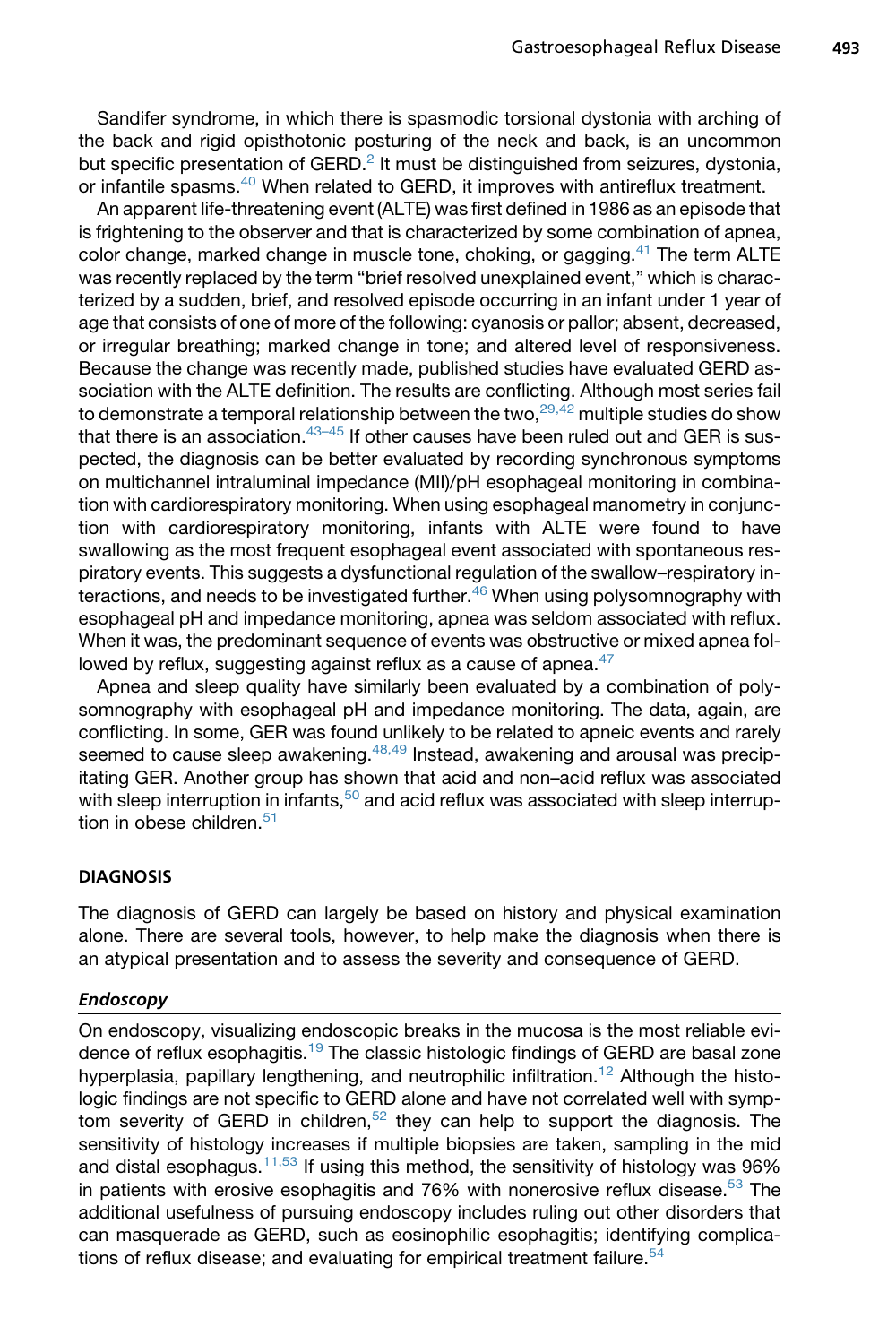#### pH and Impedance

Twenty-four–hour esophageal pH monitoring measures the frequency and duration of acid esophageal reflux. This test can be performed by either placing a nasal catheter, or by clipping a wireless sensor to the esophageal mucosa via endoscopy. A decrease in the intraesophageal pH to less than 4 is considered acidic exposure. For criteria to diagnose acid reflux, please refer to the North American Society for Pediatric Gastroenterology, Hepatology, and Nutrition–European Society for Pediatric Gastroenterology, Hepatology, and Nutrition consensus paper from 2009.<sup>19</sup> The main indications for pH monitoring include evaluating endoscopy-negative patients for abnormal esophageal acid exposure if they are being considered for antireflux proced-ures and evaluating patients who are refractory to PPI therapy.<sup>[55](#page-15-0)</sup> There are limitations to standard pH monitoring. It is a poor detector of weakly acidic (pH of 4-7) reflux<sup>[56](#page-15-0)</sup> and can also overestimate acid exposure by picking up "pH-only" episodes, in which there is no reflux.<sup>[57](#page-15-0)</sup> In infants and children, weakly acidic GER is more prevalent than in adults,  $57,58$  which can explain why abnormal esophageal pH monitoring does not correlate with symptom severity in infants.<sup>[59](#page-15-0)</sup> Abnormal esophageal pH is observed more frequently in adults and children with erosive esophagitis.  $60,61$ 

MII uses change in impedance to measure the anterograde and retrograde movement of fluid, solids, and air in the esophagus. Dual pH-MII is able to detect reflux regardless of pH value, detect anterograde versus retrograde flow thereby distinguishing between swallows and GER, determine the height of refluxate, and differentiate between liquid, gas, or mixed refluxate.<sup>[62](#page-15-0)</sup> Nonacid pH is defined as a pH of greater than 4 and the reflux index is defined as the percentage of time the pH drops to less than 4. [Tables 2](#page-8-0) and [3](#page-9-0) provide the reflux parameter definitions and normal values for reflux per 24 hours in infant and children. Normal values for infants and children with nonacid and acid reflux were determined by Mousa and colleagues $63$  in a multicenter study evaluating multiple parameters of reflux via pH/MII in a very clean population. The infant and children selected had no evidence of acid reflux or symptoms associated with regurgitation. They were also off antireflux medications at the time of the procedure and did not have a fundoplication. Based on the study, in infants, more than 48 acid reflux episodes or more than 67 nonacid reflux episodes in 24 hours are considered pathologic. With children, more than 55 acid reflux episodes or more than 34 nonacid reflux episodes in 24 hours is considered pathologic.

In infants and children, pH-MII optimizes the yield of the GER–symptom associa-tion.<sup>[64](#page-15-0)</sup> Indications for pH-MII include (1) evaluating the efficacy of antireflux therapy, (2) endoscopy-negative patients with symptoms concerning for reflux despite PPI therapy in whom documentation of nonacid reflux will alter clinical management,  $55,62$ (3) evaluating tube fed patients for reflux, because the majority of refluxate during tube feeding is nonacidic, $62$  and (4) differentiating aerophagia from GER.

## Motility Testing

Findings on esophageal manometry are not sensitive or specific enough to make the diagnosis of GERD, but can identify alternate motor disorders that may present similar to GERD.<sup>[19,54](#page-13-0)</sup> Esophageal dysmotility is present in a proportion of patients with GERD,<sup>[65](#page-15-0)</sup> with motor dysfunctions of both the LES and esophageal body being the ma-jor factors predicting medical refractoriness of reflux disease in children.<sup>[66](#page-15-0)</sup> However, patients with gastroparesis are at increased risk for  $GERD<sub>1</sub><sup>67</sup>$  and there are studies that show that infants and young children with delayed gastric emptying tend to be more symptomatic, $68$  gastric emptying studies do not confirm the diagnosis of GERD<sup>[69](#page-16-0)</sup> and are not recommended for its routine evaluation.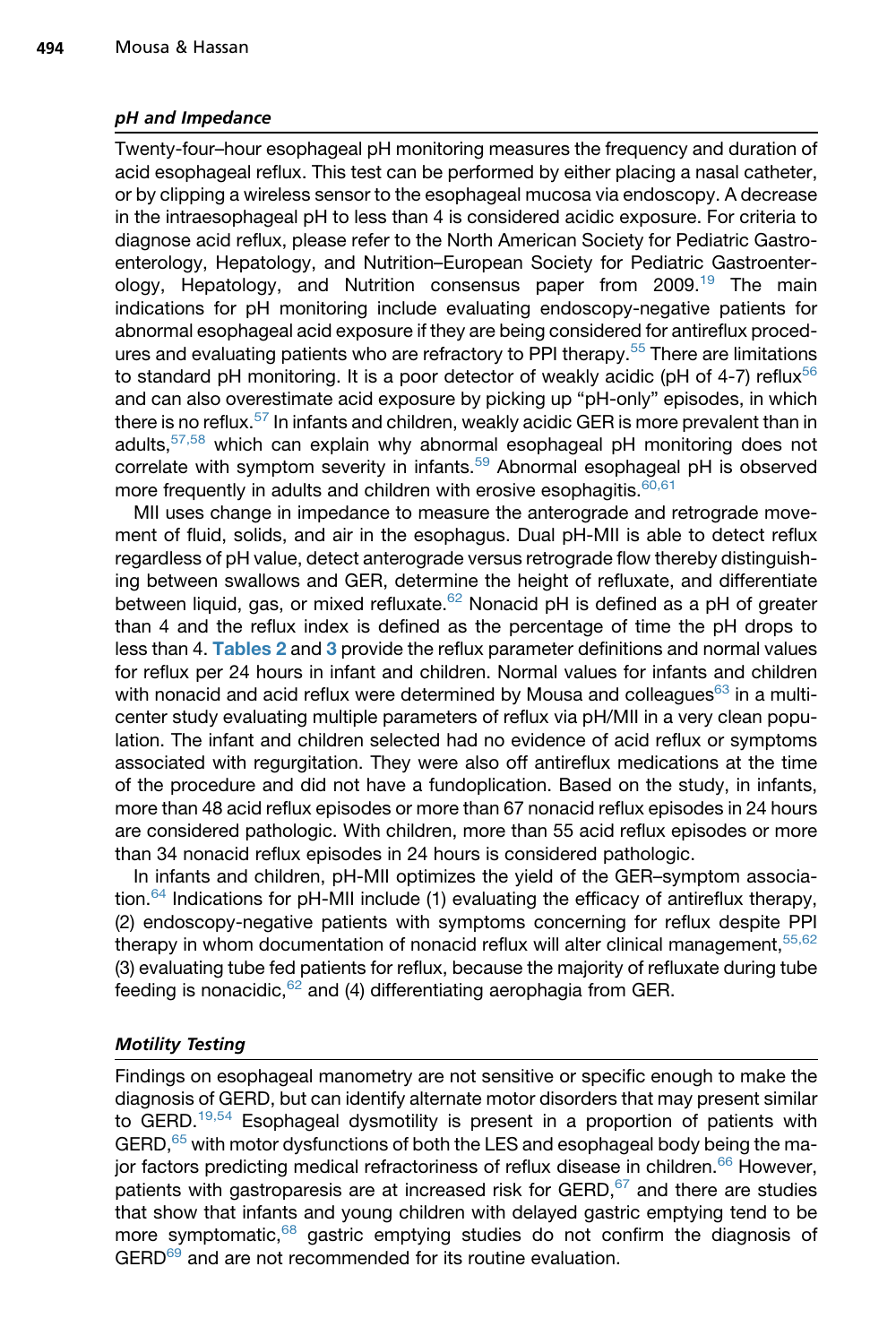<span id="page-8-0"></span>

| Table 2<br>Reflux parameters on pH-multichannel intraluminal impedance |                                                                                                                                                                                                                   |  |  |  |
|------------------------------------------------------------------------|-------------------------------------------------------------------------------------------------------------------------------------------------------------------------------------------------------------------|--|--|--|
| Definitions                                                            |                                                                                                                                                                                                                   |  |  |  |
| Liquid reflux                                                          | Drop in impedance of $\leq$ 50% of baseline value with subsequent<br>recovery, in $\geq$ 2 of the distal-most channels                                                                                            |  |  |  |
| Acid GFR                                                               | pH decreases and remains <4 for $\geq$ 5 s; if pH was already <4, it<br>decreases by $\geq$ 1 pH unit for $\geq$ 5 s; with or without a decrease in<br>impedance of $\leq$ 50% of baseline value                  |  |  |  |
| Nonacid GER                                                            | pH increases, remains unchanged, or decreases by $\geq$ 1 pH unit while<br>remaining $\geq$ 4, with a retrograde decrease in impedance of $\leq$ 50%<br>of baseline value in $\geq$ 2 of the distal-most channels |  |  |  |
| Gas reflux                                                             | Simultaneous and rapid increases in impedance in $>$ 2 channels<br>(>3000 Ohms) of the distal-most channels                                                                                                       |  |  |  |
| Extent of reflux migration                                             |                                                                                                                                                                                                                   |  |  |  |
| Localized to distal<br>esophagus                                       | Height of reflux is confined to the 2 most distal impedance channels<br>(channels 5 and 6)                                                                                                                        |  |  |  |
| Proximal                                                               | Height of refluxate reaches either or both of the most proximal<br>channels (channels 1 and/or 2)                                                                                                                 |  |  |  |
| Parameters of symptom association                                      |                                                                                                                                                                                                                   |  |  |  |
| Reflux index                                                           | Percent of time pH is <4                                                                                                                                                                                          |  |  |  |
| Symptom index                                                          | Percent of symptoms episodes that are related to reflux ([no. of<br>reflux-related symptom episodes $\div$ total no. of symptom<br>episodes $\vert \times 100 \rangle$<br>• Positive when >50%                    |  |  |  |
| Symptom sensitivity<br>index                                           | Percent of symptom associated reflux episodes ([no. of reflux-<br>related symptom episodes $\div$ total no. of reflux episodes] $\times$ 100)<br>• positive when >10%                                             |  |  |  |
| Symptoms associated<br>probability                                     | Statistical probability that symptoms and GER events are associated<br>• Positive when >95%                                                                                                                       |  |  |  |

Abbreviation: GER, gastroesophageal reflux.

## Upper gastrointestinal studies

Although GERD is reported commonly on upper gastrointestinal studies, the correlation between reflux reported on upper gastrointestinal studies and 24-h pH monitoring is poor. $70,71$  Therefore, upper gastrointestinal studies should be reserved for defining anatomic abnormalities and not reflux.

## Diagnostic Trial of Acid Suppression

Because GERD is diagnosed primarily based on symptoms alone in older children and adolescents, responding to an empirical trial of PPI therapy helps to support, although it cannot confirm, a diagnosis of  $GERD<sup>72</sup>$  $GERD<sup>72</sup>$  $GERD<sup>72</sup>$  In both children<sup>[73](#page-16-0)</sup> and adoles-cent<sup>[27](#page-13-0)</sup> patients with endoscopically proven GERD, a 4- to 8-week course of PPI improves symptoms significantly. There are limitations to performing a PPI trial to diagnose GERD. It does not control for placebo effect, spontaneous resolution of symptoms, and the possibility that other conditions may improve on PPI treatment. Additionally, it does not differentiate between healing esophagitis and reflux symptoms[.54](#page-15-0) PPI therapy is more apt to resolve esophagitis than GERD symptoms, so a negative PPI trial does not exclude GERD as a diagnostic possibility. A trial of acid suppression in infants and young children is not warranted, because symptoms suggestive of GERD are less specific.<sup>[26](#page-13-0)</sup>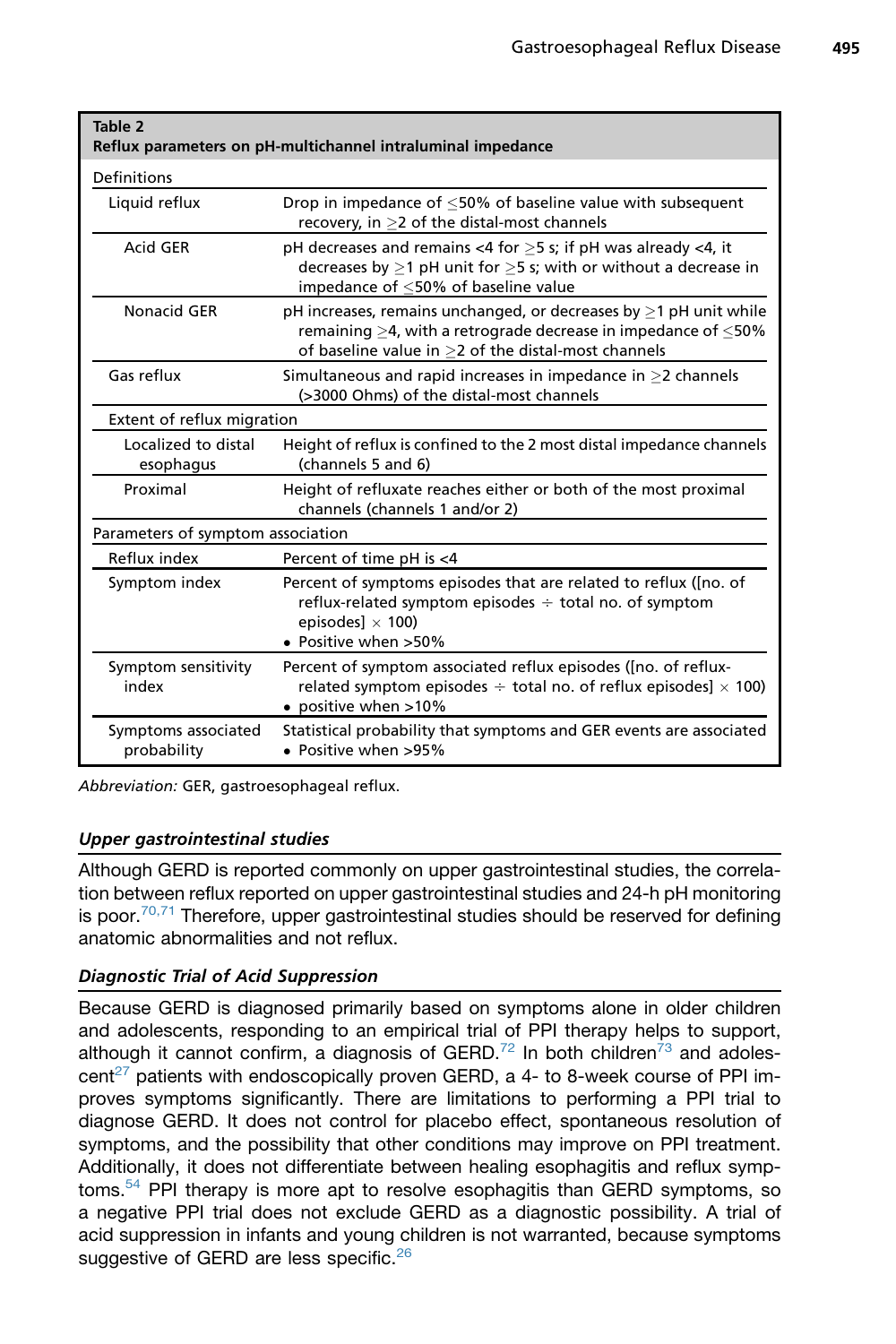#### <span id="page-9-0"></span>Table 3

Normal values for acid and nonacid reflux on pH/multichannel intraluminal impedance per 24 hours in infants and children

|                                                    | <b>Infants</b> |                                                           | Children       |     |
|----------------------------------------------------|----------------|-----------------------------------------------------------|----------------|-----|
|                                                    |                | Median (IQR) 95th Percentile Median (IQR) 95th Percentile |                |     |
| Index of acid regurgitation $(\%)$ 0.6 $(0.3-0.9)$ |                | 1.4                                                       | $0.4(0.2-0.8)$ | 1.3 |
| No. of acid regurgitation<br>episodes in 24 h      | $20(11-26)$    | 48                                                        | $14(11-15)$    | 55  |
| Index of nonacid<br>regurgitation (%)              | $0.7(0.5-1.2)$ | 2.5                                                       | $0.1(0-0.3)$   | 1.0 |
| No. of nonacid regurgitation<br>episodes in 24 h   | 32 (16-45)     | 67                                                        | $6(3-11)$      | 34  |
| Index of GER episodes (%)                          | $1.4(0.9-1.2)$ | 2.9                                                       | $0.6(0.3-1.2)$ | 2.4 |
| No. of GER episodes in 24 h                        | 54 (33-69)     | 93                                                        | $21(11-41)$    | 71  |

Abbreviations: GER, gastroesophageal reflux; IQR, interquartile range.

Adapted from Mousa H, Machado R, Orsi M, et al. Combined multichannel intraluminal impedancepH (MII-pH): multicenter report of normal values from 117 children. Curr Gastroenterol Rep 2014;16(8):400; and Vandenplas Y, Rudolph CD, Di Lorenzo C, et al. Pediatric gastroesophageal reflux clinical practice guidelines: joint recommendations of the North American Society for Pediatric Gastroenterology, Hepatology, and Nutrition (NASPGHAN) and the European Society for Pediatric Gastroenterology, Hepatology, and Nutrition (ESPGHAN). J Pediatr Gastroenterol Nutr 2009;49(4):498–547.

## Bronchoalveolar Lavage and Pepsin (for Evidence of Microaspiration with Reflux or Swallowing Disorder)

Evaluating pulmonary aspirates for pepsin has been investigated as a biomarker for GERD. Although studies support the association of the 2 conditions,  $74-76$  problems with prior studies include pepsin assays not being specific to pepsin A, the isoform found exclusively in the stomach.<sup>[77](#page-16-0)</sup> Other pepsin isoforms, mainly pepsin C, are also produced in the lungs, pancreas, and seminal vesicles, thereby limiting specificity. Prospective studies evaluating children with chronic cough, asthma, $^{78}$  $^{78}$  $^{78}$  and  $GERD<sup>79</sup>$  $GERD<sup>79</sup>$  $GERD<sup>79</sup>$  have found that lung pepsin does not predict pathologic esophageal reflux, nor does it correlate with extraesophageal symptoms or quality of life score. Lung pepsin did, however, correlate with lung inflammation, suggesting a role for pepsin as a biomarker for reflux-related lung disease. $^{78}$  $^{78}$  $^{78}$ 

## TREATMENT

## Infant

Infant regurgitation is common and largely physiologic, peaking at 3 to 4 months of age, and resolving by 12 to 13 months of age.<sup>18</sup> In thriving infants in whom symptoms of regurgitation are likely secondary to physiologic GER, management should focus on parental education and support.<sup>80</sup> For formula-fed infants, reducing feeding volumes in overfed infants, or offering smaller, more frequent meals, can decrease reflux episodes.<sup>[19](#page-13-0)</sup> Changing the infant's body position while awake can be effective. The prone and left side down positions are associated with fewer reflux episodes,  $81,82$  but should be recommended only in awake infants under the age of 1 to decrease the risk of sudden infant death syndrome. Thickening feeds helps to reduce the visual symptoms of GER,  $83,84$ although it does not esophageal reflux frequency, as shown by  $pH$  monitoring.<sup>[85,86](#page-17-0)</sup>

PPI use has been increasing steadily in infants with the most common reasons for use being identified as GER (59%) and poor feeding (23%). $87$  The mean age of use, between 4 and 8 months of age, correlates with the timing of physiologic reflux. The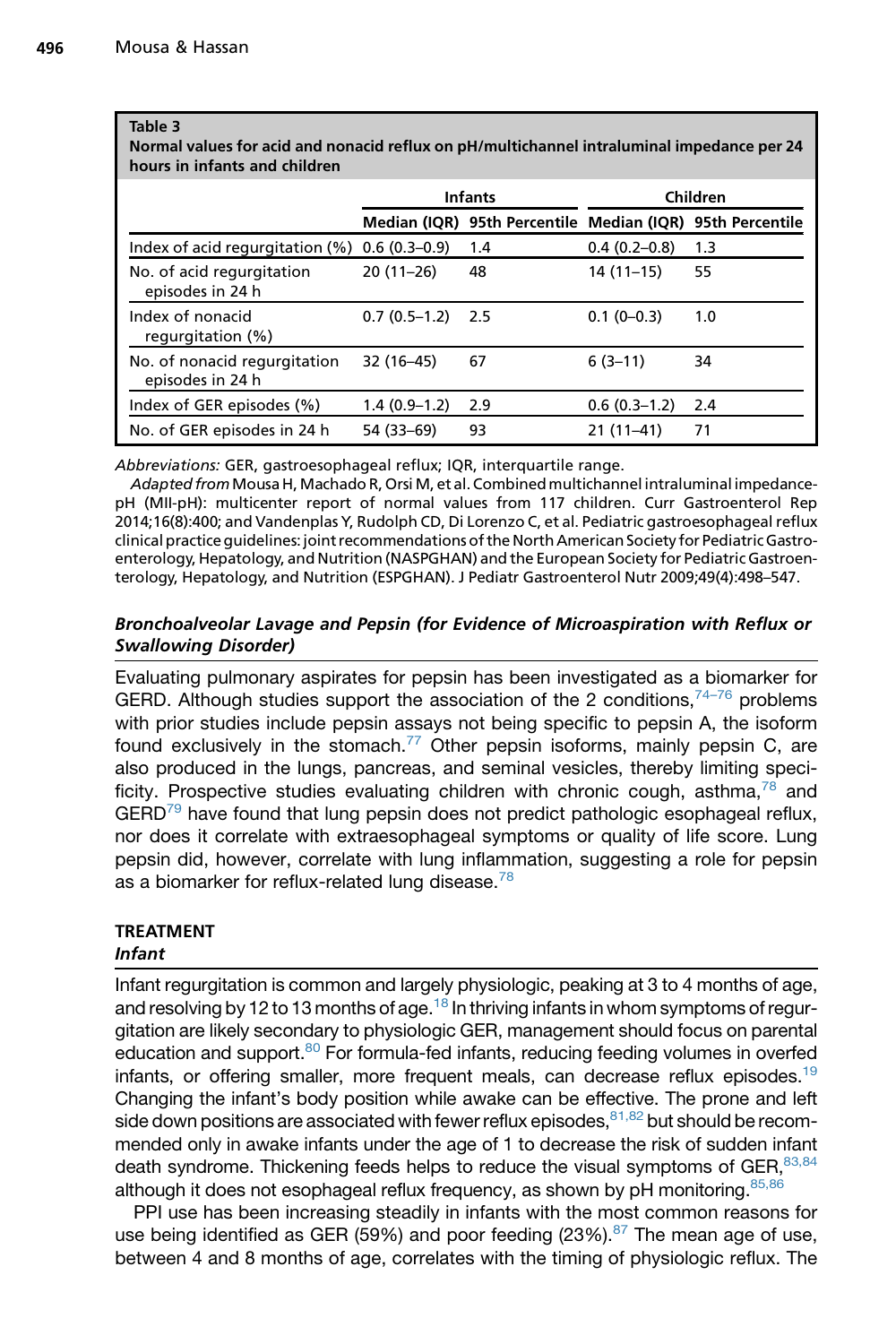majority of infants who are being placed on antireflux drugs do not meet the criteria for GERD.<sup>88</sup> PPIs have not been shown to benefit infant symptoms attributed to GER over placebo,[25,26](#page-13-0) and discontinuing antireflux medications in this age group has not shown to cause a significant difference in symptoms. Therefore, antireflux medications are not recommended for infants with GER.

Milk protein sensitivity can be difficult to differentiate from GER symptoms with no diagnostic tools to differentiate between the 2 entities. $89$  A prospective study found that 85 of 204 patients with documented GER by pH impedance testing had milk protein sensitivity. $21$  Therefore, infants with recurrent vomiting and persistent symptoms may benefit from a 2- to 4-week trial of an extensively hydrolyzed protein formula.  $22,90$ 

#### Children and Adolescents

#### Lifestyle changes

Recommendations for lifestyle changes are derived from adult data. Although there is some physiologic evidence that various foods as well as alcohol and tobacco affect the pressure of the LES, targeted interventions have not shown any benefit in clinical trials.<sup>91,92</sup> Patients should avoid foods and beverages that trigger their personal GERD symptoms. The only beneficial measures documented are weight loss in obese patients,  $93$  avoidance of late night eating,  $94$  elevation of the head of the bed, and prone or left-sided sleeping position.<sup>[95](#page-17-0)</sup>

## Acid suppression

Histamine-2 receptor antagonists Parietal cells secrete acid in response to 3 stimuli: histamine at the H2 histamine receptor, acetylcholine, and gastrin. Histamine 2 receptor agonists (H2RAs) suppress gastric acid secretion by competitively inhibiting histamine at the parietal cell's H2 receptor. In adequate doses, H2RAs are effective in the treatment of peptic disease<sup>96</sup> and healing erosive esophagitis compared with placebo.[97,98](#page-17-0) However, patients requiring more than occasional use can develop to rapid  $t$ achyphylaxis.<sup>[99](#page-17-0)</sup> Dosage requirements vary by age, but children require a relative higher dose than adults.<sup>[96](#page-17-0)</sup>

Proton pump inhibitors PPIs are the most potent acid suppressants. They work by blocking the final step in acid secretion: the gastric  $H^+/K^+$ -adenosine triphosphatase (ATPase), which causes resorption of  $K^+$  ions and secretion of  $H^+$  ions. Compared with H2RAs and placebo, PPIs provide faster and increased relief of symptoms and are more effective in healing erosive esophagitis.  $97,100,101$  After erosive esophagitis is healed, there is a low rate of relapse and recurrence of GERD symptoms.<sup>102</sup> Thus, prolonged courses of PPI are not recommended without continued diagnosis.

There is increasing evidence of side effects from prolonged acid suppression, resulting from hypochlorhydria. For this reason, the smallest effective dose of acid suppression for only the necessary period of time should be used.<sup>[54](#page-15-0)</sup> Hypochlorhydria impairs vitamin  $B_{12}$ , calcium, and iron absorption. PPI therapy has been associated with fractures in adults with osteoporosis, as well as fractures in young adults.<sup>[103](#page-18-0)</sup> This same association has not been seen in children younger than 18 years of age. Long-term acid suppression also has increased infectious risks. In neonates, H2RA therapy is associated with higher rates of necrotizing enterocolitis.<sup>[104](#page-18-0)</sup> Long-term hypochlorhydria is hypothesized to alter the intraluminal environment, promoting the growth of small bowel bacteria.<sup>[105](#page-18-0)</sup> This leads to small bowel bacterial overgrowth, a condition in which the bacteria cause excessive fermentation, resulting in symptoms of bloating, abdominal pain, and diarrhea. The reduction in gastric acid secretion allows pathogen colonization from the upper gastrointestinal tract. In PPI users, a significant positive dose–response relationship has been observed between PPI use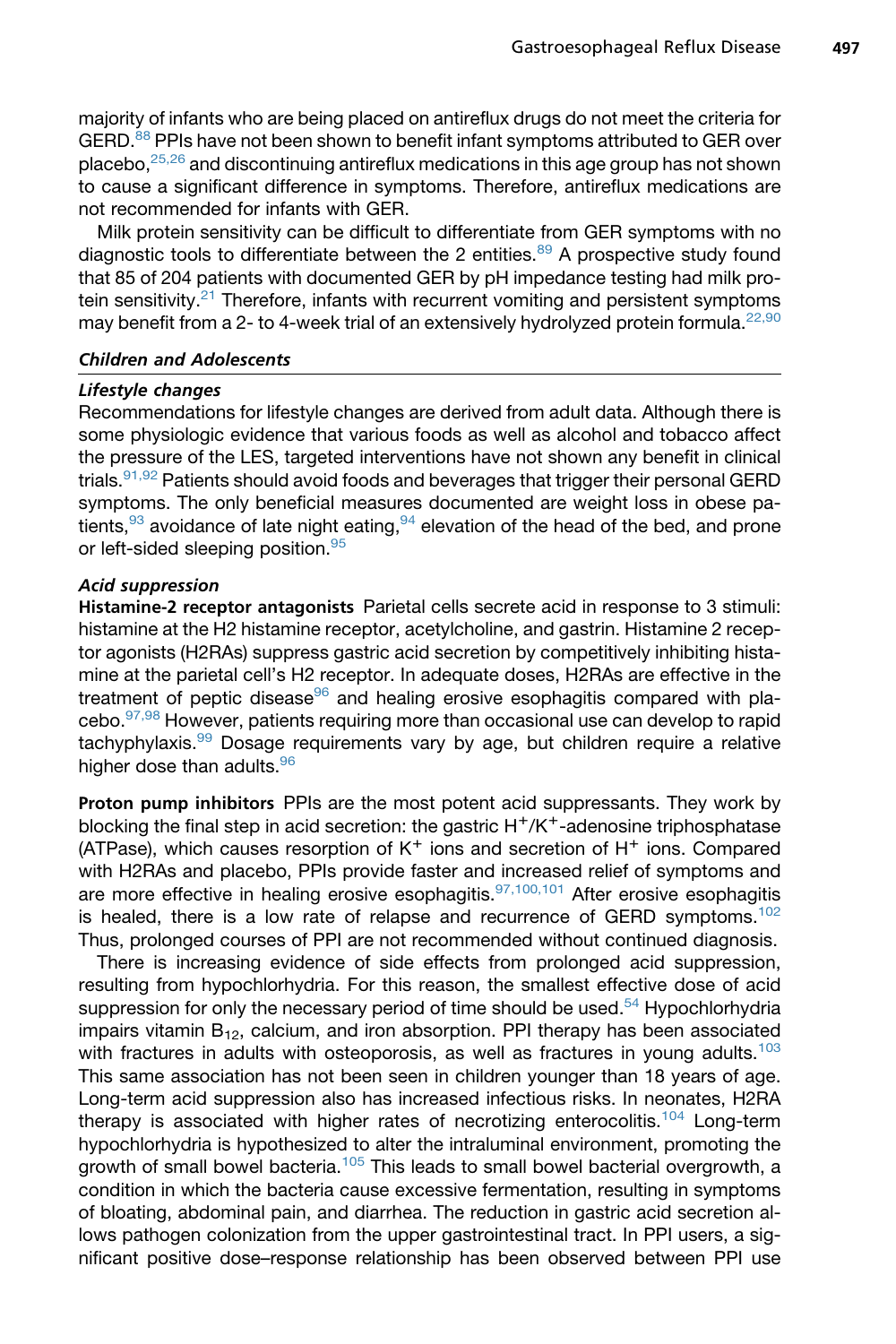and increased risk of community-acquired pneumonia.<sup>106,107</sup> There was a similar increased risk, although no dose–response relationship, seen with H2RA use. With both PPI and H2RA use, there is an increased risk of gastroenteritis<sup>[107](#page-18-0)</sup> as well as community-acquired *Clostridium difficile* infection.[108](#page-18-0) Gastric polyps and nodules can be noted after prolonged PPI therapy, but these changes are benign. $54$ 

Antacids Antacids are compounds containing different combinations, such as calcium carbonate, sodium bicarbonate, aluminum, and magnesium hydroxide. They provide rapid but short-term symptom relief by buffering gastric acid, and in high doses are as effective as H2RAs. $109,110$  These drugs have no efficacy in healing erosive esopha-gitis.<sup>[111](#page-18-0)</sup> Dosing of these medications is based on age and weight (Table 4).

## SURGICAL MANAGEMENT

Fundoplication is an antireflux surgery that may benefit children with confirmed GERD who have failed optimal medical therapy, who are dependent on medical therapy over a long period of time, or who have life-threatening complications of GERD.<sup>[19](#page-13-0)</sup> Although studies are needed to confirm which cohort of GERD patients are most likely to benefit from a fundoplication, it is suggested for those with respiratory complications, including asthma or recurrent aspiration related to GERD.

Despite its value in preventing GERD, fundoplication has other consequences including gas bloat syndrome, impaired gastric accommodation, gastric hypersensi-tivity, rapid gastric emptying, retching, or dysphagia.<sup>[112](#page-18-0)</sup> Children with neurologic

| Table 4<br>Pharmacologic agents for the treatment of gastroesophageal reflux disease |                                                                                                                                        |                                                                                            |  |  |  |
|--------------------------------------------------------------------------------------|----------------------------------------------------------------------------------------------------------------------------------------|--------------------------------------------------------------------------------------------|--|--|--|
| <b>Medication</b>                                                                    | Dose                                                                                                                                   | Age                                                                                        |  |  |  |
| Proton pump inhibitors                                                               |                                                                                                                                        |                                                                                            |  |  |  |
| Omeprazole                                                                           | 0.7-3.3 mg/kg/d, max 20 mg/d                                                                                                           | $\geq$ 2 y                                                                                 |  |  |  |
| Lansoprazole                                                                         | $0.7-3$ mg/kg/d                                                                                                                        | $\geq$ 1 y                                                                                 |  |  |  |
| Esomeprazole                                                                         | <20 kg: 10 mg/d<br>>20 kg: 10-20 mg/d                                                                                                  | $>1$ y                                                                                     |  |  |  |
| Pantoprazole                                                                         | >15 kg to <40 kg: 20 mg/d<br>>40 kg: 40 mg/d                                                                                           | Pediatric indication for erosive<br>esophagitis in $\geq$ 5 y                              |  |  |  |
| Histamine-2 receptor antagonists                                                     |                                                                                                                                        |                                                                                            |  |  |  |
| Famotidine                                                                           | 1 mg/kg/d divided in 2-3 doses,<br>max 20 mg bid                                                                                       | $>1$ mo                                                                                    |  |  |  |
| Ranitidine                                                                           | 5-10 mg/kg/d divided in 2-3 doses,<br>max 300 mg/d                                                                                     | $>1$ mo                                                                                    |  |  |  |
| Cimetidine                                                                           | 400 mg $4\times$ /d                                                                                                                    | No pediatric indication                                                                    |  |  |  |
| Antacids                                                                             |                                                                                                                                        |                                                                                            |  |  |  |
| Calcium<br>carbonate                                                                 | 2-5 yo: 375-400 mg PRN; max<br>1500 mg/d<br>6-11 yo: 750-800 mg PRN; max<br>3000 mg/d<br>$>$ 12 yo: 500-3,000 mg PRN; max<br>7500 mg/d | $>2$ y                                                                                     |  |  |  |
| Sucralfate                                                                           |                                                                                                                                        | No pediatric indication for<br>independent treatment of<br>gastroesophageal reflux disease |  |  |  |

Abbreviations: max, maximum; PRN, as needed; yo, years old.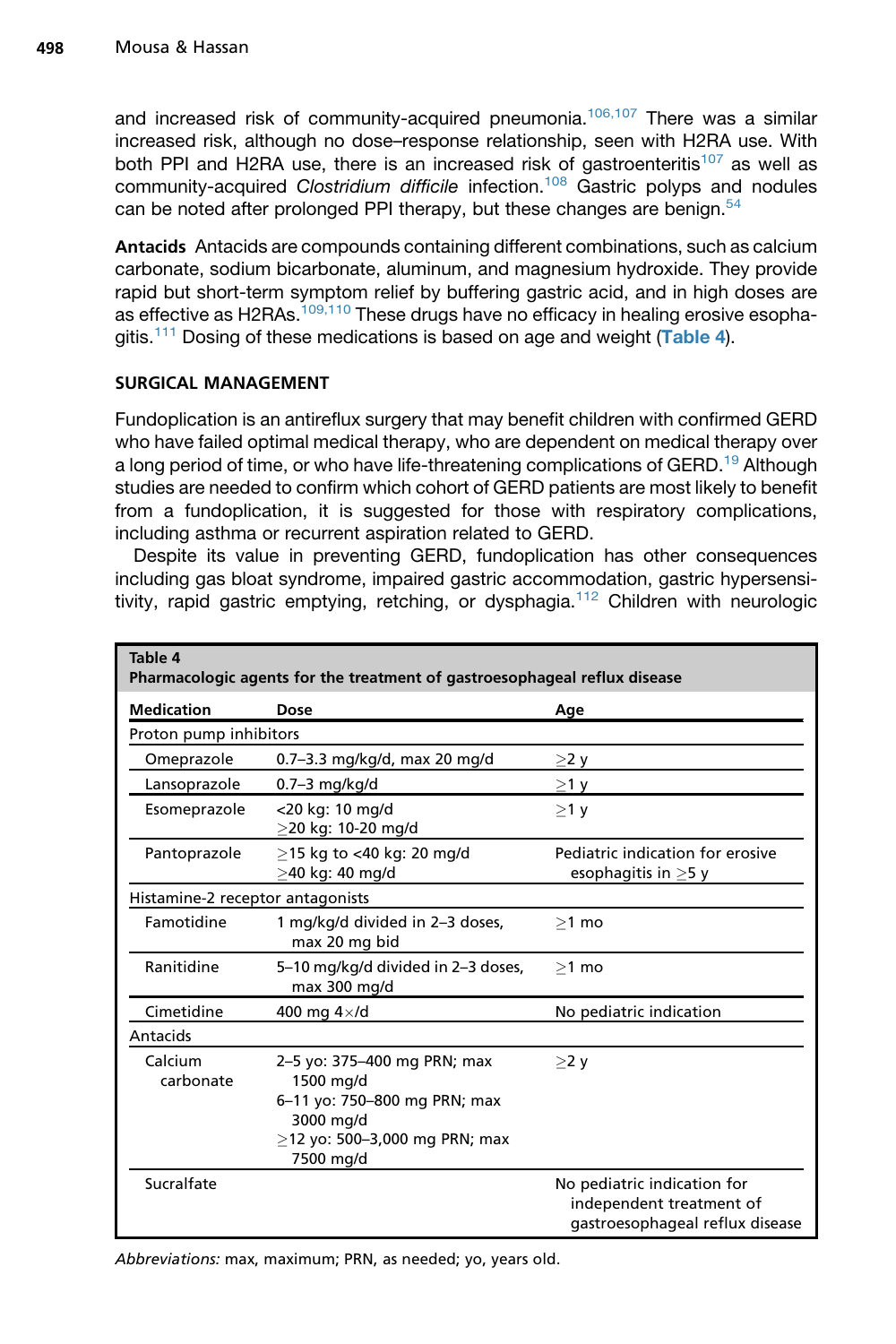<span id="page-12-0"></span>impairments suffer from many conditions, such as scoliosis and epilepsy, which decrease the success rate of antireflux therapy. In this group of children, fundoplication is associated with an high recurrence rate and significant morbidity and mortality, with a 40% surgical failure rate, 12% to 30% rate of recurrent reflux, 59% experiencing postoperative complications, and a 1% to 3% mortality rate. Surgery done in early in-fancy also has a higher failure rate and greater risk for surgical mortality.<sup>[113](#page-18-0)</sup>

Transpyloric feeds have been proposed as an alternative to fundoplication in patients with GERD who are medically complex. Reflux can still occur during transpyloric feeds, and is thought to be a result of increased transient LES relaxations when fat is instilled into the small bowel.<sup>[114](#page-18-0)</sup> Despite this phenomenon, the number of reflux events and the percentage of full-column events during transpyloric feeds are lower when compared with gastric feeds. Studies comparing transpyloric feeds and fundoplication are few, but suggest that there is a trend toward more major complications with fundoplication compared with gastrojejunal feeds in neurologically impaired chil-dren.<sup>[115](#page-18-0)</sup> The 2 therapies have comparable rates in decreasing aspiration pneumonia, although neither eliminates the risk completely.  $116$ 

## **REFERENCES**

- 1. [Vandenplas Y, Hassall E. Mechanisms of gastroesophageal reflux and gastro](http://refhub.elsevier.com/S0031-3955(17)30003-2/sref1)[esophageal reflux disease. J Pediatr Gastroenterol Nutr 2002;35\(2\):119–36](http://refhub.elsevier.com/S0031-3955(17)30003-2/sref1).
- 2. [Sherman PM, Hassall E, Fagundes-Neto U, et al. A global, evidence-based](http://refhub.elsevier.com/S0031-3955(17)30003-2/sref2) [consensus on the definition of gastroesophageal reflux disease in the pediatric](http://refhub.elsevier.com/S0031-3955(17)30003-2/sref2) [population. Am J Gastroenterol 2009;104\(5\):1278–95 \[quiz: 1296\]](http://refhub.elsevier.com/S0031-3955(17)30003-2/sref2).
- 3. [Mikami DJ, Murayama KM. Physiology and pathogenesis of gastroesophageal](http://refhub.elsevier.com/S0031-3955(17)30003-2/sref3) [reflux disease. Surg Clin North Am 2015;95\(3\):515–25.](http://refhub.elsevier.com/S0031-3955(17)30003-2/sref3)
- 4. [Mittal RK, Balaban DH. The esophagogastric junction. N Engl J Med 1997;](http://refhub.elsevier.com/S0031-3955(17)30003-2/sref4) [336\(13\):924–32](http://refhub.elsevier.com/S0031-3955(17)30003-2/sref4).
- 5. [Kawahara H, Dent J, Davidson G. Mechanisms responsible for gastroesopha](http://refhub.elsevier.com/S0031-3955(17)30003-2/sref5)[geal reflux in children. Gastroenterology 1997;113\(2\):399–408](http://refhub.elsevier.com/S0031-3955(17)30003-2/sref5).
- 6. [Werlin SL, Dodds WJ, Hogan WJ, et al. Mechanisms of gastroesophageal reflux](http://refhub.elsevier.com/S0031-3955(17)30003-2/sref6) [in children. J Pediatr 1980;97\(2\):244–9](http://refhub.elsevier.com/S0031-3955(17)30003-2/sref6).
- 7. [Herregods TV, Bredenoord AJ, Smout AJ. Pathophysiology of gastroesophageal](http://refhub.elsevier.com/S0031-3955(17)30003-2/sref7) [reflux disease: new understanding in a new era. Neurogastroenterol Motil 2015;](http://refhub.elsevier.com/S0031-3955(17)30003-2/sref7) [27\(9\):1202–13](http://refhub.elsevier.com/S0031-3955(17)30003-2/sref7).
- 8. [Boesch RP, Daines C, Willging JP, et al. Advances in the diagnosis and manage](http://refhub.elsevier.com/S0031-3955(17)30003-2/sref8)[ment of chronic pulmonary aspiration in children. Eur Respir J 2006;28\(4\):](http://refhub.elsevier.com/S0031-3955(17)30003-2/sref8) [847–61.](http://refhub.elsevier.com/S0031-3955(17)30003-2/sref8)
- 9. [Khoshoo V, Le T, Haydel RM Jr, et al. Role of gastroesophageal reflux in older](http://refhub.elsevier.com/S0031-3955(17)30003-2/sref9) [children with persistent asthma. Chest 2003;123\(4\):1008–13.](http://refhub.elsevier.com/S0031-3955(17)30003-2/sref9)
- 10. [Kiljander TO, Harding SM, Field SK, et al. Effects of esomeprazole 40 mg twice](http://refhub.elsevier.com/S0031-3955(17)30003-2/sref10) [daily on asthma: a randomized placebo-controlled trial. Am J Respir Crit Care](http://refhub.elsevier.com/S0031-3955(17)30003-2/sref10) [Med 2006;173\(10\):1091–7](http://refhub.elsevier.com/S0031-3955(17)30003-2/sref10).
- 11. [Schneider NI, Plieschnegger W, Geppert M, et al. Validation study of the Eso](http://refhub.elsevier.com/S0031-3955(17)30003-2/sref11)[histo consensus guidelines for the recognition of microscopic esophagitis \(his](http://refhub.elsevier.com/S0031-3955(17)30003-2/sref11)[toGERD Trial\). Hum Pathol 2014;45\(5\):994–1002](http://refhub.elsevier.com/S0031-3955(17)30003-2/sref11).
- 12. [Ismail-Beigi F, Horton PF, Pope CE 2nd. Histological consequences of gastro](http://refhub.elsevier.com/S0031-3955(17)30003-2/sref12)[esophageal reflux in man. Gastroenterology 1970;58\(2\):163–74](http://refhub.elsevier.com/S0031-3955(17)30003-2/sref12).
- 13. [Ruigomez A, Wallander MA, Lundborg P, et al. Gastroesophageal reflux disease](http://refhub.elsevier.com/S0031-3955(17)30003-2/sref13) [in children and adolescents in primary care. Scand J Gastroenterol 2010;45\(2\):](http://refhub.elsevier.com/S0031-3955(17)30003-2/sref13) [139–46.](http://refhub.elsevier.com/S0031-3955(17)30003-2/sref13)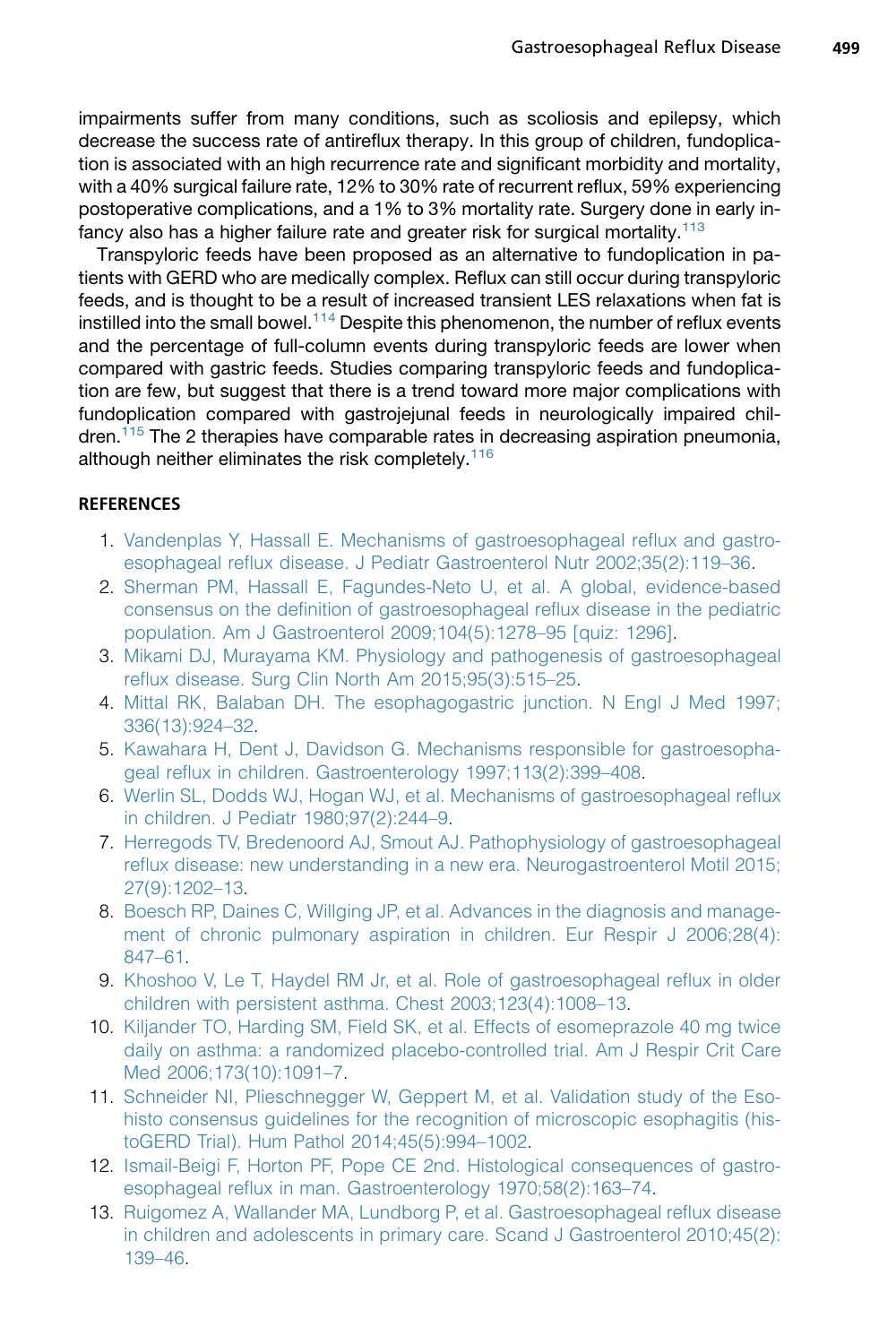- <span id="page-13-0"></span>14. [Martigne L, Delaage PH, Thomas-Delecourt F, et al. Prevalence and manage](http://refhub.elsevier.com/S0031-3955(17)30003-2/sref14)[ment of gastroesophageal reflux disease in children and adolescents: a nation](http://refhub.elsevier.com/S0031-3955(17)30003-2/sref14)[wide cross-sectional observational study. Eur J Pediatr 2012;171\(12\):1767–73.](http://refhub.elsevier.com/S0031-3955(17)30003-2/sref14)
- 15. [Nelson SP, Chen EH, Syniar GM, et al. Prevalence of symptoms of gastroesoph](http://refhub.elsevier.com/S0031-3955(17)30003-2/sref15)[ageal reflux during childhood: a pediatric practice-based survey. Pediatric](http://refhub.elsevier.com/S0031-3955(17)30003-2/sref15) [Practice Research Group. Arch Pediatr Adolesc Med 2000;154\(2\):150–4.](http://refhub.elsevier.com/S0031-3955(17)30003-2/sref15)
- 16. [Hegar B, Dewanti NR, Kadim M, et al. Natural evolution of regurgitation in](http://refhub.elsevier.com/S0031-3955(17)30003-2/sref16) [healthy infants. Acta Paediatr 2009;98\(7\):1189–93](http://refhub.elsevier.com/S0031-3955(17)30003-2/sref16).
- 17. [Nelson SP, Chen EH, Syniar GM, et al. Prevalence of symptoms of gastroesoph](http://refhub.elsevier.com/S0031-3955(17)30003-2/sref17)[ageal reflux during infancy. A pediatric practice-based survey. Pediatric Prac](http://refhub.elsevier.com/S0031-3955(17)30003-2/sref17)[tice Research Group. Arch Pediatr Adolesc Med 1997;151\(6\):569–72](http://refhub.elsevier.com/S0031-3955(17)30003-2/sref17).
- 18. [Martin AJ, Pratt N, Kennedy JD, et al. Natural history and familial relationships of](http://refhub.elsevier.com/S0031-3955(17)30003-2/sref18) [infant spilling to 9 years of age. Pediatrics 2002;109\(6\):1061–7.](http://refhub.elsevier.com/S0031-3955(17)30003-2/sref18)
- 19. [Vandenplas Y, Rudolph CD, Di Lorenzo C, et al. Pediatric gastroesophageal re](http://refhub.elsevier.com/S0031-3955(17)30003-2/sref19)[flux clinical practice guidelines: joint recommendations of the North American](http://refhub.elsevier.com/S0031-3955(17)30003-2/sref19) [Society for Pediatric Gastroenterology, Hepatology, and Nutrition \(NASPGHAN\)](http://refhub.elsevier.com/S0031-3955(17)30003-2/sref19) [and the European Society for Pediatric Gastroenterology, Hepatology, and Nutri](http://refhub.elsevier.com/S0031-3955(17)30003-2/sref19)[tion \(ESPGHAN\). J Pediatr Gastroenterol Nutr 2009;49\(4\):498–547](http://refhub.elsevier.com/S0031-3955(17)30003-2/sref19).
- 20. [Chandran L, Chitkara M. Vomiting in children: reassurance, red flag, or referral?](http://refhub.elsevier.com/S0031-3955(17)30003-2/sref20) [Pediatr Rev 2008;29\(6\):183–92](http://refhub.elsevier.com/S0031-3955(17)30003-2/sref20).
- 21. [Iacono G, Carroccio A, Cavataio F, et al. Gastroesophageal reflux and cow's](http://refhub.elsevier.com/S0031-3955(17)30003-2/sref21) [milk allergy in infants: a prospective study. J Allergy Clin Immunol 1996;97\(3\):](http://refhub.elsevier.com/S0031-3955(17)30003-2/sref21) [822–7.](http://refhub.elsevier.com/S0031-3955(17)30003-2/sref21)
- 22. [Vandenplas Y, Gottrand F, Veereman-Wauters G, et al. Gastrointestinal manifes](http://refhub.elsevier.com/S0031-3955(17)30003-2/sref22)[tations of cow's milk protein allergy and gastrointestinal motility. Acta Paediatr](http://refhub.elsevier.com/S0031-3955(17)30003-2/sref22) [2012;101\(11\):1105–9](http://refhub.elsevier.com/S0031-3955(17)30003-2/sref22).
- 23. [Funderburk A, Nawab U, Abraham S, et al. Temporal association between](http://refhub.elsevier.com/S0031-3955(17)30003-2/sref23) [reflux-like behaviors and gastroesophageal reflux in preterm and term infants.](http://refhub.elsevier.com/S0031-3955(17)30003-2/sref23) [J Pediatr Gastroenterol Nutr 2016;62\(4\):556–61.](http://refhub.elsevier.com/S0031-3955(17)30003-2/sref23)
- 24. [Heine RG, Jordan B, Lubitz L, et al. Clinical predictors of pathological gastro](http://refhub.elsevier.com/S0031-3955(17)30003-2/sref24)[oesophageal reflux in infants with persistent distress. J Paediatr Child Health](http://refhub.elsevier.com/S0031-3955(17)30003-2/sref24) [2006;42\(3\):134–9](http://refhub.elsevier.com/S0031-3955(17)30003-2/sref24).
- 25. [Moore DJ, Tao BS, Lines DR, et al. Double-blind placebo-controlled trial of](http://refhub.elsevier.com/S0031-3955(17)30003-2/sref25) [omeprazole in irritable infants with gastroesophageal reflux. J Pediatr 2003;](http://refhub.elsevier.com/S0031-3955(17)30003-2/sref25) [143\(2\):219–23.](http://refhub.elsevier.com/S0031-3955(17)30003-2/sref25)
- 26. [Orenstein SR, Hassall E, Furmaga-Jablonska W, et al. Multicenter, double-blind,](http://refhub.elsevier.com/S0031-3955(17)30003-2/sref26) [randomized, placebo-controlled trial assessing the efficacy and safety of proton](http://refhub.elsevier.com/S0031-3955(17)30003-2/sref26) [pump inhibitor lansoprazole in infants with symptoms of gastroesophageal re](http://refhub.elsevier.com/S0031-3955(17)30003-2/sref26)[flux disease. J Pediatr 2009;154\(4\):514–20.e4](http://refhub.elsevier.com/S0031-3955(17)30003-2/sref26).
- 27. [Gold BD, Gunasekaran T, Tolia V, et al. Safety and symptom improvement with](http://refhub.elsevier.com/S0031-3955(17)30003-2/sref27) [esomeprazole in adolescents with gastroesophageal reflux disease. J Pediatr](http://refhub.elsevier.com/S0031-3955(17)30003-2/sref27) [Gastroenterol Nutr 2007;45\(5\):520–9](http://refhub.elsevier.com/S0031-3955(17)30003-2/sref27).
- 28. [Gupta SK, Hassall E, Chiu YL, et al. Presenting symptoms of nonerosive and](http://refhub.elsevier.com/S0031-3955(17)30003-2/sref28) [erosive esophagitis in pediatric patients. Dig Dis Sci 2006;51\(5\):858–63.](http://refhub.elsevier.com/S0031-3955(17)30003-2/sref28)
- 29. [Tolia V, Vandenplas Y. Systematic review: the extra-oesophageal symptoms of](http://refhub.elsevier.com/S0031-3955(17)30003-2/sref29) [gastro-oesophageal reflux disease in children. Aliment Pharmacol Ther 2009;](http://refhub.elsevier.com/S0031-3955(17)30003-2/sref29) [29\(3\):258–72.](http://refhub.elsevier.com/S0031-3955(17)30003-2/sref29)
- 30. [Malfroot A, Dab I. Pathophysiology and mechanisms of gastroesophageal reflux](http://refhub.elsevier.com/S0031-3955(17)30003-2/sref30) [in childhood asthma. Pediatr Pulmonol Suppl 1995;11:55–6](http://refhub.elsevier.com/S0031-3955(17)30003-2/sref30).
- 31. [Scarupa MD, Mori N, Canning BJ. Gastroesophageal reflux disease in children](http://refhub.elsevier.com/S0031-3955(17)30003-2/sref31) [with asthma: treatment implications. Paediatr Drugs 2005;7\(3\):177–86](http://refhub.elsevier.com/S0031-3955(17)30003-2/sref31).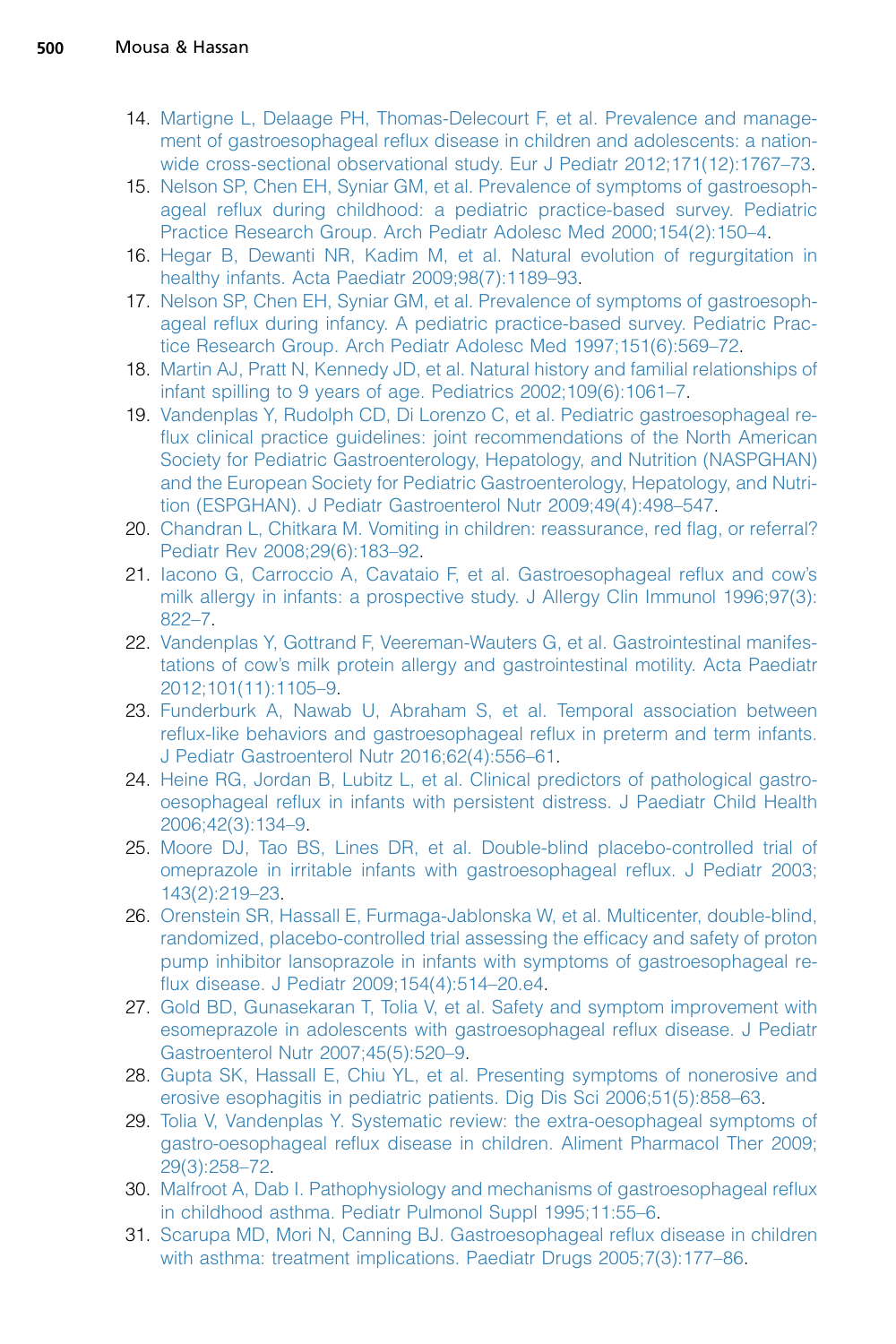- <span id="page-14-0"></span>32. [Stordal K, Johannesdottir GB, Bentsen BS, et al. Acid suppression does not](http://refhub.elsevier.com/S0031-3955(17)30003-2/sref32) [change respiratory symptoms in children with asthma and gastro](http://refhub.elsevier.com/S0031-3955(17)30003-2/sref32)[oesophageal reflux disease. Arch Dis Child 2005;90\(9\):956–60.](http://refhub.elsevier.com/S0031-3955(17)30003-2/sref32)
- 33. [Cucchiara S, Santamaria F, Minella R, et al. Simultaneous prolonged recordings](http://refhub.elsevier.com/S0031-3955(17)30003-2/sref33) [of proximal and distal intraesophageal pH in children with gastroesophageal re](http://refhub.elsevier.com/S0031-3955(17)30003-2/sref33)[flux disease and respiratory symptoms. Am J Gastroenterol 1995;90\(10\):](http://refhub.elsevier.com/S0031-3955(17)30003-2/sref33) [1791–6.](http://refhub.elsevier.com/S0031-3955(17)30003-2/sref33)
- 34. [Koufman JA. The otolaryngologic manifestations of gastroesophageal reflux dis](http://refhub.elsevier.com/S0031-3955(17)30003-2/sref34)[ease \(GERD\): a clinical investigation of 225 patients using ambulatory 24-hour](http://refhub.elsevier.com/S0031-3955(17)30003-2/sref34) [pH monitoring and an experimental investigation of the role of acid and pepsin](http://refhub.elsevier.com/S0031-3955(17)30003-2/sref34) [in the development of laryngeal injury. Laryngoscope 1991;101\(4 Pt 2 Suppl 53\):](http://refhub.elsevier.com/S0031-3955(17)30003-2/sref34) [1–78](http://refhub.elsevier.com/S0031-3955(17)30003-2/sref34).
- 35. [Wo JM, Grist WJ, Gussack G, et al. Empiric trial of high-dose omeprazole in pa](http://refhub.elsevier.com/S0031-3955(17)30003-2/sref35)[tients with posterior laryngitis: a prospective study. Am J Gastroenterol 1997;](http://refhub.elsevier.com/S0031-3955(17)30003-2/sref35) [92\(12\):2160–5](http://refhub.elsevier.com/S0031-3955(17)30003-2/sref35).
- 36. [Branski RC, Bhattacharyya N, Shapiro J. The reliability of the assessment of](http://refhub.elsevier.com/S0031-3955(17)30003-2/sref36) [endoscopic laryngeal findings associated with laryngopharyngeal reflux dis](http://refhub.elsevier.com/S0031-3955(17)30003-2/sref36)[ease. Laryngoscope 2002;112\(6\):1019–24](http://refhub.elsevier.com/S0031-3955(17)30003-2/sref36).
- 37. [Hicks DM, Ours TM, Abelson TI, et al. The prevalence of hypopharynx findings](http://refhub.elsevier.com/S0031-3955(17)30003-2/sref37) [associated with gastroesophageal reflux in normal volunteers. J Voice 2002;](http://refhub.elsevier.com/S0031-3955(17)30003-2/sref37) [16\(4\):564–79](http://refhub.elsevier.com/S0031-3955(17)30003-2/sref37).
- 38. [McMurray JS, Gerber M, Stern Y, et al. Role of laryngoscopy, dual pH probe](http://refhub.elsevier.com/S0031-3955(17)30003-2/sref38) [monitoring, and laryngeal mucosal biopsy in the diagnosis of pharyngoesopha](http://refhub.elsevier.com/S0031-3955(17)30003-2/sref38)[geal reflux. Ann Otol Rhinol Laryngol 2001;110\(4\):299–304.](http://refhub.elsevier.com/S0031-3955(17)30003-2/sref38)
- 39. [Pace F, Pallotta S, Tonini M, et al. Systematic review: gastro-oesophageal reflux](http://refhub.elsevier.com/S0031-3955(17)30003-2/sref39) [disease and dental lesions. Aliment Pharmacol Ther 2008;27\(12\):1179–86.](http://refhub.elsevier.com/S0031-3955(17)30003-2/sref39)
- 40. [Kabakus N, Kurt A. Sandifer Syndrome: a continuing problem of misdiagnosis.](http://refhub.elsevier.com/S0031-3955(17)30003-2/sref40) [Pediatr Int 2006;48\(6\):622–5](http://refhub.elsevier.com/S0031-3955(17)30003-2/sref40).
- 41. [National Institutes of Health consensus development conference on infantile ap](http://refhub.elsevier.com/S0031-3955(17)30003-2/sref41)[nea and home monitoring, Sept 29 to Oct 1, 1986. Pediatrics 1987;79\(2\):292–9](http://refhub.elsevier.com/S0031-3955(17)30003-2/sref41).
- 42. Cendon RG, Jiménez MJ, Valdés JA, et al. Intraluminal impedance technique in [the diagnosis of apparent life-threatening events \(ALTE\). Cir Pediatr 2008;21\(1\):](http://refhub.elsevier.com/S0031-3955(17)30003-2/sref42) [11–4 \[in Spanish\]](http://refhub.elsevier.com/S0031-3955(17)30003-2/sref42).
- 43. [Newman LJ, Russe J, Glassman MS, et al. Patterns of gastroesophageal reflux](http://refhub.elsevier.com/S0031-3955(17)30003-2/sref43) [\(GER\) in patients with apparent life-threatening events. J Pediatr Gastroenterol](http://refhub.elsevier.com/S0031-3955(17)30003-2/sref43) [Nutr 1989;8\(2\):157–60.](http://refhub.elsevier.com/S0031-3955(17)30003-2/sref43)
- 44. [Semeniuk J, Kaczmarski M, Wasilewska J, et al. Is acid gastroesophageal reflux](http://refhub.elsevier.com/S0031-3955(17)30003-2/sref44) [in children with ALTE etiopathogenetic factor of life threatening symptoms? Adv](http://refhub.elsevier.com/S0031-3955(17)30003-2/sref44) [Med Sci 2007;52:213–21.](http://refhub.elsevier.com/S0031-3955(17)30003-2/sref44)
- 45. [Gorrotxategi P, Eizaguirre I, Saenz de Ugarte A, et al. Characteristics of contin](http://refhub.elsevier.com/S0031-3955(17)30003-2/sref45)[uous esophageal pH-metering in infants with gastroesophageal reflux and](http://refhub.elsevier.com/S0031-3955(17)30003-2/sref45) [apparent life-threatening events. Eur J Pediatr Surg 1995;5\(3\):136–8.](http://refhub.elsevier.com/S0031-3955(17)30003-2/sref45)
- 46. [Hasenstab KA, Jadcherla SR. Respiratory events in infants presenting with](http://refhub.elsevier.com/S0031-3955(17)30003-2/sref46) [apparent life threatening events: is there an explanation from esophageal](http://refhub.elsevier.com/S0031-3955(17)30003-2/sref46) [motility? J Pediatr 2014;165\(2\):250–5.e1](http://refhub.elsevier.com/S0031-3955(17)30003-2/sref46).
- 47. [Arad-Cohen N, Cohen A, Tirosh E. The relationship between gastroesophageal](http://refhub.elsevier.com/S0031-3955(17)30003-2/sref47) [reflux and apnea in infants. J Pediatr 2000;137\(3\):321–6.](http://refhub.elsevier.com/S0031-3955(17)30003-2/sref47)
- 48. [Jaimchariyatam N, Tantipornsinchai W, Desudchit T, et al. Association between](http://refhub.elsevier.com/S0031-3955(17)30003-2/sref48) [respiratory events and nocturnal gastroesophageal reflux events in patients with](http://refhub.elsevier.com/S0031-3955(17)30003-2/sref48) [coexisting obstructive sleep apnea and gastroesophageal reflux disease. Sleep](http://refhub.elsevier.com/S0031-3955(17)30003-2/sref48) [Med 2016;22:33–8.](http://refhub.elsevier.com/S0031-3955(17)30003-2/sref48)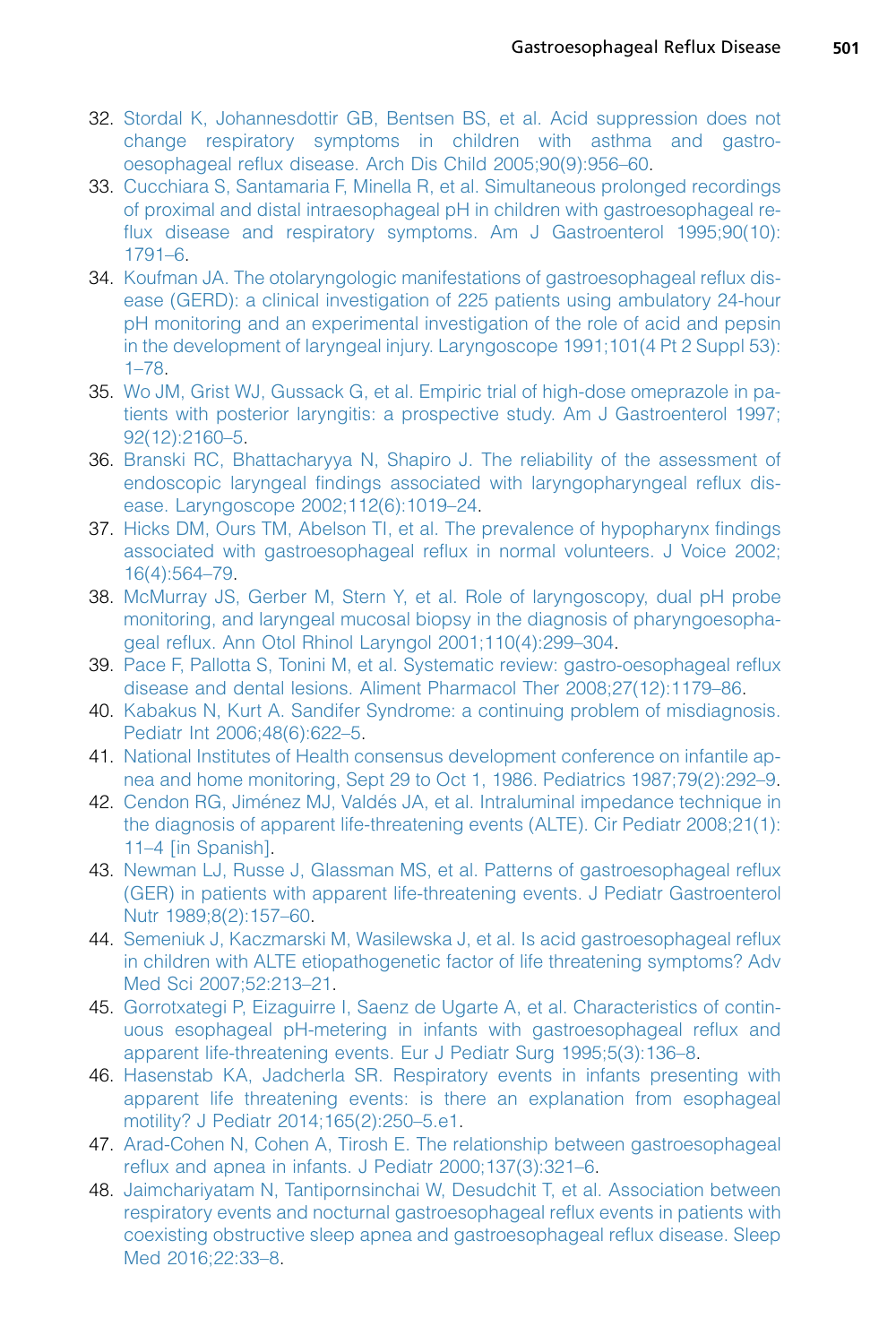- <span id="page-15-0"></span>49. [Qureshi A, Malkar M, Splaingard M, et al. The role of sleep in the modulation of](http://refhub.elsevier.com/S0031-3955(17)30003-2/sref49) [gastroesophageal reflux and symptoms in NICU neonates. Pediatr Neurol 2015;](http://refhub.elsevier.com/S0031-3955(17)30003-2/sref49) [53\(3\):226–32.](http://refhub.elsevier.com/S0031-3955(17)30003-2/sref49)
- 50. [Machado R, Woodley FW, Skaggs B, et al. Gastroesophageal reflux causing](http://refhub.elsevier.com/S0031-3955(17)30003-2/sref50) [sleep interruptions in infants. J Pediatr Gastroenterol Nutr 2013;56\(4\):431–5](http://refhub.elsevier.com/S0031-3955(17)30003-2/sref50).
- 51. [Machado RS, Woodley FW, Skaggs B, et al. Gastroesophageal reflux affects](http://refhub.elsevier.com/S0031-3955(17)30003-2/sref51) [sleep quality in snoring obese children. Pediatr Gastroenterol Hepatol Nutr](http://refhub.elsevier.com/S0031-3955(17)30003-2/sref51) [2016;19\(1\):12–9](http://refhub.elsevier.com/S0031-3955(17)30003-2/sref51).
- 52. [Quitadamo P, Woodley FW, Skaggs B, et al. Gastroesophageal reflux in young](http://refhub.elsevier.com/S0031-3955(17)30003-2/sref52) [children and adolescents: is there a relation between symptom severity and](http://refhub.elsevier.com/S0031-3955(17)30003-2/sref52) [esophageal histological grade? J Pediatr Gastroenterol Nutr 2015;60\(3\):318–21.](http://refhub.elsevier.com/S0031-3955(17)30003-2/sref52)
- 53. [Zentilin P, Savarino V, Mastracci L, et al. Reassessment of the diagnostic value](http://refhub.elsevier.com/S0031-3955(17)30003-2/sref53) [of histology in patients with GERD, using multiple biopsy sites and an appro](http://refhub.elsevier.com/S0031-3955(17)30003-2/sref53)[priate control group. Am J Gastroenterol 2005;100\(10\):2299–306](http://refhub.elsevier.com/S0031-3955(17)30003-2/sref53).
- 54. [Kahrilas PJ, Shaheen NJ, Vaezi MF, et al. American Gastroenterological Associ](http://refhub.elsevier.com/S0031-3955(17)30003-2/sref54)[ation Medical Position Statement on the management of gastroesophageal re](http://refhub.elsevier.com/S0031-3955(17)30003-2/sref54)[flux disease. Gastroenterology 2008;135\(4\):1383–91, 1391.e1–5.](http://refhub.elsevier.com/S0031-3955(17)30003-2/sref54)
- 55. [Hirano I, Richter JE. ACG practice guidelines: esophageal reflux testing. Am J](http://refhub.elsevier.com/S0031-3955(17)30003-2/sref55) [Gastroenterol 2007;102\(3\):668–85](http://refhub.elsevier.com/S0031-3955(17)30003-2/sref55).
- 56. [Rosen R, Lord C, Nurko S. The sensitivity of multichannel intraluminal imped](http://refhub.elsevier.com/S0031-3955(17)30003-2/sref56)[ance and the pH probe in the evaluation of gastroesophageal reflux in children.](http://refhub.elsevier.com/S0031-3955(17)30003-2/sref56) [Clin Gastroenterol Hepatol 2006;4\(2\):167–72.](http://refhub.elsevier.com/S0031-3955(17)30003-2/sref56)
- 57. [Woodley FW, Mousa H. Acid gastroesophageal reflux reports in infants: a com](http://refhub.elsevier.com/S0031-3955(17)30003-2/sref57)[parison of esophageal pH monitoring and multichannel intraluminal impedance](http://refhub.elsevier.com/S0031-3955(17)30003-2/sref57) [measurements. Dig Dis Sci 2006;51\(11\):1910–6.](http://refhub.elsevier.com/S0031-3955(17)30003-2/sref57)
- 58. [Wenzl TG, Schenke S, Peschgens T, et al. Association of apnea and nonacid](http://refhub.elsevier.com/S0031-3955(17)30003-2/sref58) [gastroesophageal reflux in infants: investigations with the intraluminal imped](http://refhub.elsevier.com/S0031-3955(17)30003-2/sref58)[ance technique. Pediatr Pulmonol 2001;31\(2\):144–9](http://refhub.elsevier.com/S0031-3955(17)30003-2/sref58).
- 59. [Salvatore S, Hauser B, Vandemaele K, et al. Gastroesophageal reflux disease in](http://refhub.elsevier.com/S0031-3955(17)30003-2/sref59) [infants: how much is predictable with questionnaires, pH-metry, endoscopy and](http://refhub.elsevier.com/S0031-3955(17)30003-2/sref59) [histology? J Pediatr Gastroenterol Nutr 2005;40\(2\):210–5](http://refhub.elsevier.com/S0031-3955(17)30003-2/sref59).
- 60. [Cucchiara S, Staiano A, Gobio Casali L, et al. Value of the 24 hour intraoesopha](http://refhub.elsevier.com/S0031-3955(17)30003-2/sref60)[geal pH monitoring in children. Gut 1990;31\(2\):129–33.](http://refhub.elsevier.com/S0031-3955(17)30003-2/sref60)
- 61. [Vandenplas Y, Franckx-Goossens A, Pipeleers-Marichal M, et al. Area under pH](http://refhub.elsevier.com/S0031-3955(17)30003-2/sref61) [4: advantages of a new parameter in the interpretation of esophageal pH moni](http://refhub.elsevier.com/S0031-3955(17)30003-2/sref61)[toring data in infants. J Pediatr Gastroenterol Nutr 1989;9\(1\):34–9.](http://refhub.elsevier.com/S0031-3955(17)30003-2/sref61)
- 62. [Mousa HM, Rosen R, Woodley FW, et al. Esophageal impedance monitoring for](http://refhub.elsevier.com/S0031-3955(17)30003-2/sref62) [gastroesophageal reflux. J Pediatr Gastroenterol Nutr 2011;52\(2\):129–39.](http://refhub.elsevier.com/S0031-3955(17)30003-2/sref62)
- 63. [Mousa H, Machado R, Orsi M, et al. Combined multichannel intraluminal](http://refhub.elsevier.com/S0031-3955(17)30003-2/sref63) [impedance-pH \(MII-pH\): multicenter report of normal values from 117 children.](http://refhub.elsevier.com/S0031-3955(17)30003-2/sref63) [Curr Gastroenterol Rep 2014;16\(8\):400.](http://refhub.elsevier.com/S0031-3955(17)30003-2/sref63)
- 64. [Loots CM, Benninga MA, Davidson GP, et al. Addition of pH-impedance moni](http://refhub.elsevier.com/S0031-3955(17)30003-2/sref64)[toring to standard pH monitoring increases the yield of symptom association](http://refhub.elsevier.com/S0031-3955(17)30003-2/sref64) [analysis in infants and children with gastroesophageal reflux. J Pediatr 2009;](http://refhub.elsevier.com/S0031-3955(17)30003-2/sref64) [154\(2\):248–52.](http://refhub.elsevier.com/S0031-3955(17)30003-2/sref64)
- 65. [Patcharatrakul T, Gonlachanvit S. Gastroesophageal reflux symptoms in typical](http://refhub.elsevier.com/S0031-3955(17)30003-2/sref65) [and atypical GERD: roles of gastroesophageal acid refluxes and esophageal](http://refhub.elsevier.com/S0031-3955(17)30003-2/sref65) [motility. J Gastroenterol Hepatol 2014;29\(2\):284–90.](http://refhub.elsevier.com/S0031-3955(17)30003-2/sref65)
- 66. [Cucchiara S, Campanozzi A, Greco L, et al. Predictive value of esophageal](http://refhub.elsevier.com/S0031-3955(17)30003-2/sref66) [manometry and gastroesophageal pH monitoring for responsiveness of reflux](http://refhub.elsevier.com/S0031-3955(17)30003-2/sref66) [disease to medical therapy in children. Am J Gastroenterol 1996;91\(4\):680–5](http://refhub.elsevier.com/S0031-3955(17)30003-2/sref66).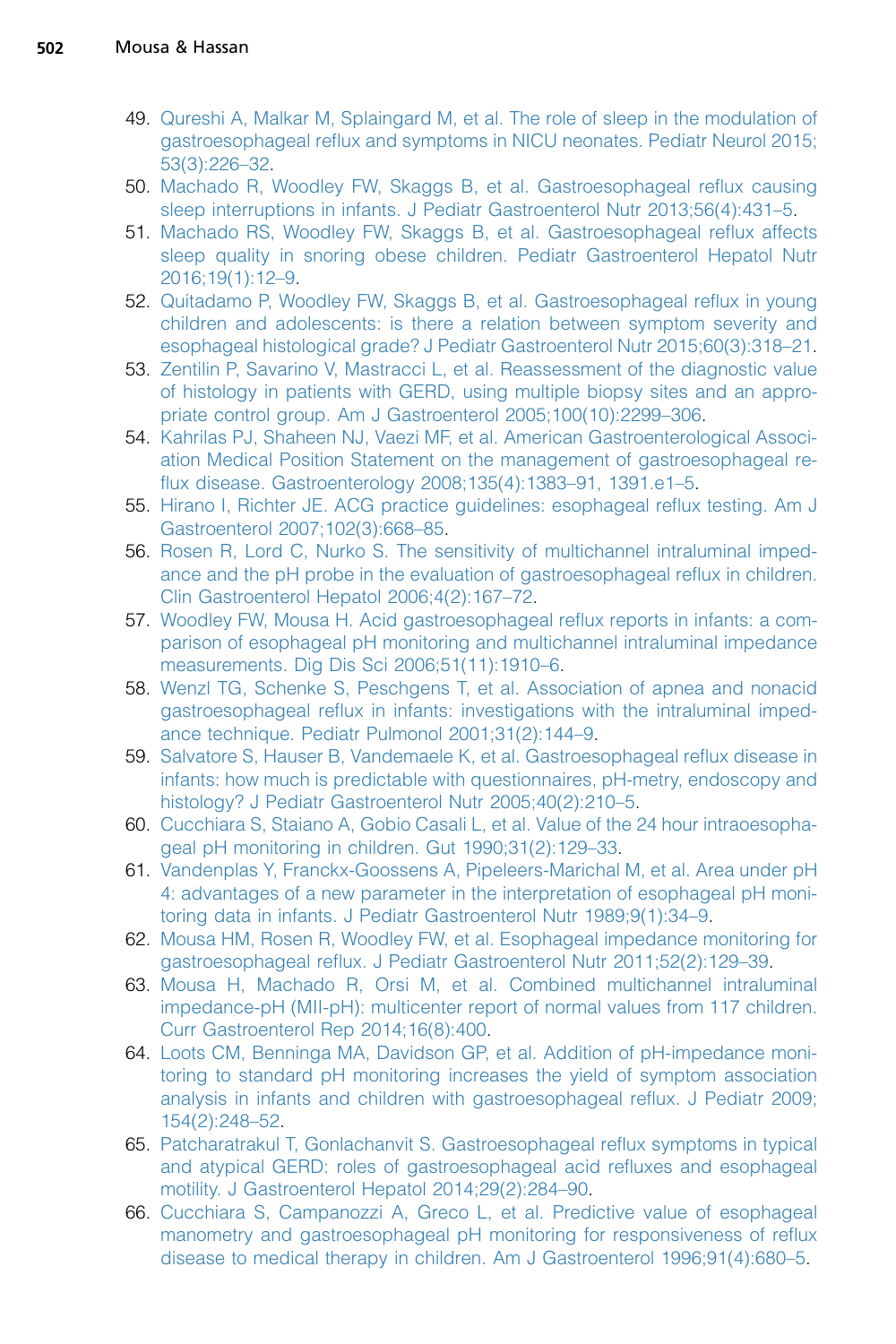- <span id="page-16-0"></span>67. [Fass R, McCallum RW, Parkman HP. Treatment challenges in the management](http://refhub.elsevier.com/S0031-3955(17)30003-2/sref67) [of gastroparesis-related GERD. Gastroenterol Hepatol \(N Y\) 2009;5\(10 Suppl](http://refhub.elsevier.com/S0031-3955(17)30003-2/sref67) [18\):4–16](http://refhub.elsevier.com/S0031-3955(17)30003-2/sref67).
- 68. [Argon M, Duygun U, Daglioz G, et al. Relationship between gastric emptying](http://refhub.elsevier.com/S0031-3955(17)30003-2/sref68) [and gastroesophageal reflux in infants and children. Clin Nucl Med 2006;](http://refhub.elsevier.com/S0031-3955(17)30003-2/sref68) [31\(5\):262–5](http://refhub.elsevier.com/S0031-3955(17)30003-2/sref68).
- 69. [Knatten CK, Avitsland TL, Medhus AW, et al. Gastric emptying in children with](http://refhub.elsevier.com/S0031-3955(17)30003-2/sref69) [gastroesophageal reflux and in healthy children. J Pediatr Surg 2013;48\(9\):](http://refhub.elsevier.com/S0031-3955(17)30003-2/sref69) [1856–61.](http://refhub.elsevier.com/S0031-3955(17)30003-2/sref69)
- 70. [Serna-Gallegos D, Basseri B, Bairamian V, et al. Gastroesophageal reflux re](http://refhub.elsevier.com/S0031-3955(17)30003-2/sref70)[ported on esophagram does not correlate with pH monitoring and high](http://refhub.elsevier.com/S0031-3955(17)30003-2/sref70)[resolution esophageal manometry. Am Surg 2014;80\(10\):1026–9](http://refhub.elsevier.com/S0031-3955(17)30003-2/sref70).
- 71. [Aksglaede K, Pedersen JB, Lange A, et al. Gastro-esophageal reflux demon](http://refhub.elsevier.com/S0031-3955(17)30003-2/sref71)[strated by radiography in infants less than 1 year of age. Comparison with pH](http://refhub.elsevier.com/S0031-3955(17)30003-2/sref71) [monitoring. Acta Radiol 2003;44\(2\):136–8](http://refhub.elsevier.com/S0031-3955(17)30003-2/sref71).
- 72. [Numans ME, Lau J, de Wit NJ, et al. Short-term treatment with proton-pump in](http://refhub.elsevier.com/S0031-3955(17)30003-2/sref72)[hibitors as a test for gastroesophageal reflux disease: a meta-analysis of diag](http://refhub.elsevier.com/S0031-3955(17)30003-2/sref72)[nostic test characteristics. Ann Intern Med 2004;140\(7\):518–27.](http://refhub.elsevier.com/S0031-3955(17)30003-2/sref72)
- 73. [Tolia V, Bishop PR, Tsou VM, et al. Multicenter, randomized, double-blind study](http://refhub.elsevier.com/S0031-3955(17)30003-2/sref73) [comparing 10, 20 and 40 mg pantoprazole in children \(5-11 years\) with symp](http://refhub.elsevier.com/S0031-3955(17)30003-2/sref73)[tomatic gastroesophageal reflux disease. J Pediatr Gastroenterol Nutr 2006;](http://refhub.elsevier.com/S0031-3955(17)30003-2/sref73) [42\(4\):384–91](http://refhub.elsevier.com/S0031-3955(17)30003-2/sref73).
- 74. [Reder NP, Davis CS, Kovacs EJ, et al. The diagnostic value of gastroesophageal](http://refhub.elsevier.com/S0031-3955(17)30003-2/sref74) [reflux disease \(GERD\) symptoms and detection of pepsin and bile acids in](http://refhub.elsevier.com/S0031-3955(17)30003-2/sref74) [bronchoalveolar lavage fluid and exhaled breath condensate for identifying](http://refhub.elsevier.com/S0031-3955(17)30003-2/sref74) [lung transplantation patients with GERD-induced aspiration. Surg Endosc](http://refhub.elsevier.com/S0031-3955(17)30003-2/sref74) [2014;28\(6\):1794–800.](http://refhub.elsevier.com/S0031-3955(17)30003-2/sref74)
- 75. [Starosta V, Kitz R, Hartl D, et al. Bronchoalveolar pepsin, bile acids, oxidation,](http://refhub.elsevier.com/S0031-3955(17)30003-2/sref75) [and inflammation in children with gastroesophageal reflux disease. Chest](http://refhub.elsevier.com/S0031-3955(17)30003-2/sref75) [2007;132\(5\):1557–64.](http://refhub.elsevier.com/S0031-3955(17)30003-2/sref75)
- 76. [Njere I, Stanton M, Davenport M. Identification of pepsin in bronchoalveolar fluid](http://refhub.elsevier.com/S0031-3955(17)30003-2/sref76) [\(BAL\) as a new test for the detection of pulmonary aspiration associated with](http://refhub.elsevier.com/S0031-3955(17)30003-2/sref76) [gastroesophageal reflux. J Pediatr Surg 2006;41\(10\):1787 \[author reply:](http://refhub.elsevier.com/S0031-3955(17)30003-2/sref76) [1787–8\].](http://refhub.elsevier.com/S0031-3955(17)30003-2/sref76)
- 77. [Kia L, Pandolfino JE, Kahrilas PJ. Biomarkers of reflux disease. Clin Gastroen](http://refhub.elsevier.com/S0031-3955(17)30003-2/sref77)[terol Hepatol 2016;14\(6\):790–7](http://refhub.elsevier.com/S0031-3955(17)30003-2/sref77).
- 78. [Rosen R, Johnston N, Hart K, et al. The presence of pepsin in the lung and its](http://refhub.elsevier.com/S0031-3955(17)30003-2/sref78) [relationship to pathologic gastro-esophageal reflux. Neurogastroenterol Motil](http://refhub.elsevier.com/S0031-3955(17)30003-2/sref78) [2012;24\(2\):129–33, e84–5](http://refhub.elsevier.com/S0031-3955(17)30003-2/sref78).
- 79. [Dy F, Amirault J, Mitchell PD, et al. Salivary pepsin lacks sensitivity as a diag](http://refhub.elsevier.com/S0031-3955(17)30003-2/sref79)[nostic tool to evaluate extraesophageal reflux disease. J Pediatr 2016;177:53–8](http://refhub.elsevier.com/S0031-3955(17)30003-2/sref79).
- 80. [Orenstein SR, McGowan JD. Efficacy of conservative therapy as taught in the](http://refhub.elsevier.com/S0031-3955(17)30003-2/sref80) [primary care setting for symptoms suggesting infant gastroesophageal reflux.](http://refhub.elsevier.com/S0031-3955(17)30003-2/sref80) [J Pediatr 2008;152\(3\):310–4](http://refhub.elsevier.com/S0031-3955(17)30003-2/sref80).
- 81. [Loots C, Kritas S, van Wijk M, et al. Body positioning and medical therapy for](http://refhub.elsevier.com/S0031-3955(17)30003-2/sref81) [infantile gastroesophageal reflux symptoms. J Pediatr Gastroenterol Nutr](http://refhub.elsevier.com/S0031-3955(17)30003-2/sref81) [2014;59\(2\):237–43.](http://refhub.elsevier.com/S0031-3955(17)30003-2/sref81)
- 82. [Corvaglia L, Rotatori R, Ferlini M, et al. The effect of body positioning on gastro](http://refhub.elsevier.com/S0031-3955(17)30003-2/sref82)[esophageal reflux in premature infants: evaluation by combined impedance and](http://refhub.elsevier.com/S0031-3955(17)30003-2/sref82) [pH monitoring. J Pediatr 2007;151\(6\):591–6, 596.e1.](http://refhub.elsevier.com/S0031-3955(17)30003-2/sref82)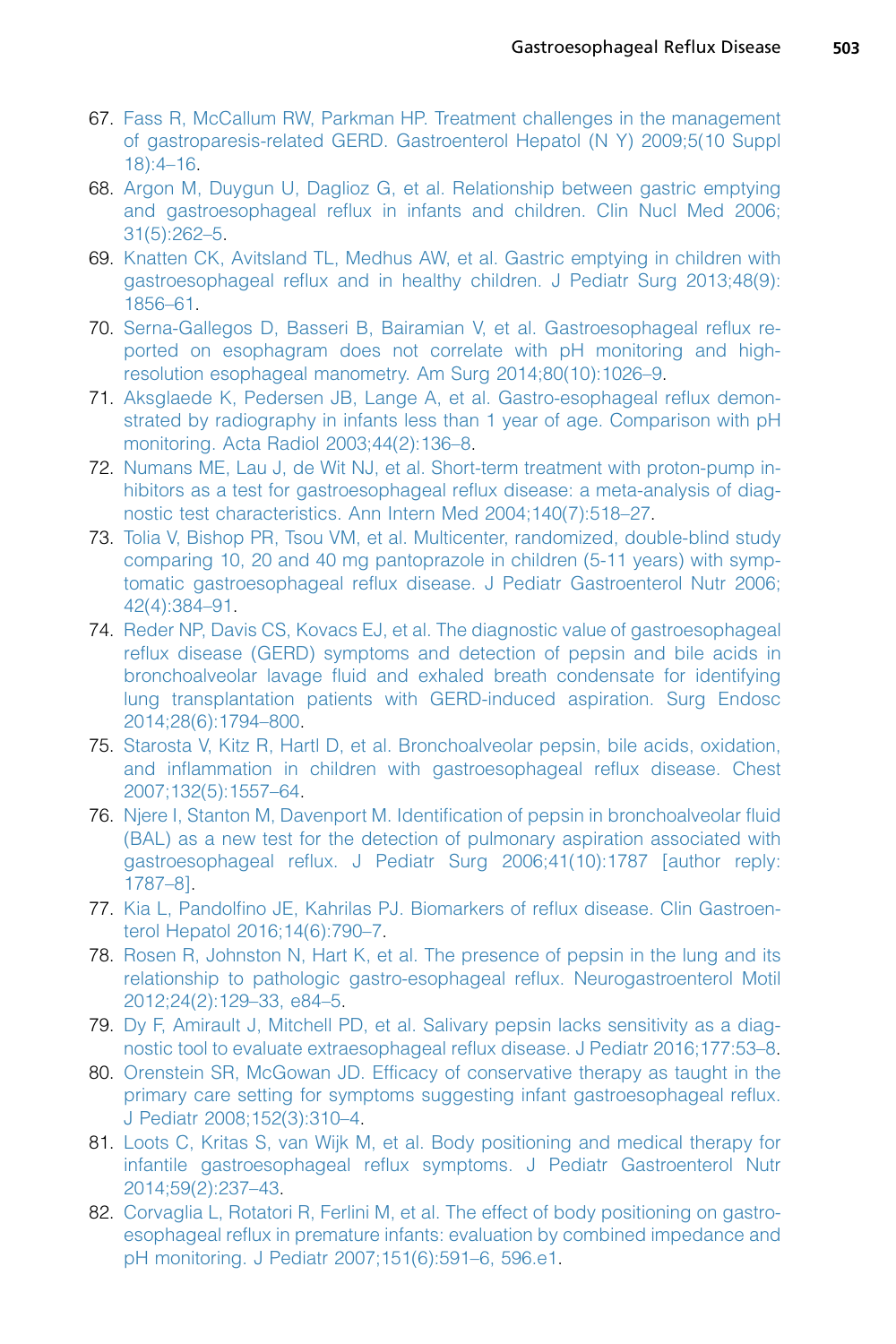- <span id="page-17-0"></span>83. [Craig WR, Hanlon-Dearman A, Sinclair C, et al. Metoclopramide, thickened](http://refhub.elsevier.com/S0031-3955(17)30003-2/sref83) [feedings, and positioning for gastro-oesophageal reflux in children under two](http://refhub.elsevier.com/S0031-3955(17)30003-2/sref83) [years. Cochrane Database Syst Rev 2004;\(4\):CD003502](http://refhub.elsevier.com/S0031-3955(17)30003-2/sref83).
- 84. [Moukarzel AA, Abdelnour H, Akatcherian C. Effects of a prethickened formula](http://refhub.elsevier.com/S0031-3955(17)30003-2/sref84) [on esophageal pH and gastric emptying of infants with GER. J Clin Gastroen](http://refhub.elsevier.com/S0031-3955(17)30003-2/sref84)[terol 2007;41\(9\):823–9.](http://refhub.elsevier.com/S0031-3955(17)30003-2/sref84)
- 85. [Bailey DJ, Andres JM, Danek GD, et al. Lack of efficacy of thickened feeding as](http://refhub.elsevier.com/S0031-3955(17)30003-2/sref85) [treatment for gastroesophageal reflux. J Pediatr 1987;110\(2\):187–9.](http://refhub.elsevier.com/S0031-3955(17)30003-2/sref85)
- 86. [Khoshoo V, Ross G, Brown S, et al. Smaller volume, thickened formulas in the](http://refhub.elsevier.com/S0031-3955(17)30003-2/sref86) [management of gastroesophageal reflux in thriving infants. J Pediatr Gastroen](http://refhub.elsevier.com/S0031-3955(17)30003-2/sref86)[terol Nutr 2000;31\(5\):554–6](http://refhub.elsevier.com/S0031-3955(17)30003-2/sref86).
- 87. [Barron JJ, Tan H, Spalding J, et al. Proton pump inhibitor utilization patterns in](http://refhub.elsevier.com/S0031-3955(17)30003-2/sref87) [infants. J Pediatr Gastroenterol Nutr 2007;45\(4\):421–7.](http://refhub.elsevier.com/S0031-3955(17)30003-2/sref87)
- 88. [Khoshoo V, Edell D, Thompson A, et al. Are we overprescribing antireflux med](http://refhub.elsevier.com/S0031-3955(17)30003-2/sref88)[ications for infants with regurgitation? Pediatrics 2007;120\(5\):946–9](http://refhub.elsevier.com/S0031-3955(17)30003-2/sref88).
- 89. [Nielsen RG, Bindslev-Jensen C, Kruse-Andersen S, et al. Severe gastroesoph](http://refhub.elsevier.com/S0031-3955(17)30003-2/sref89)[ageal reflux disease and cow milk hypersensitivity in infants and children: dis](http://refhub.elsevier.com/S0031-3955(17)30003-2/sref89)[ease association and evaluation of a new challenge procedure. J Pediatr](http://refhub.elsevier.com/S0031-3955(17)30003-2/sref89) [Gastroenterol Nutr 2004;39\(4\):383–91](http://refhub.elsevier.com/S0031-3955(17)30003-2/sref89).
- 90. [Vandenplas Y, De Greef E. Extensive protein hydrolysate formula effectively re](http://refhub.elsevier.com/S0031-3955(17)30003-2/sref90)[duces regurgitation in infants with positive and negative challenge tests for](http://refhub.elsevier.com/S0031-3955(17)30003-2/sref90) [cow's milk allergy. Acta Paediatr 2014;103\(6\):e243–50](http://refhub.elsevier.com/S0031-3955(17)30003-2/sref90).
- 91. [Eherer A. Management of gastroesophageal reflux disease: lifestyle modifica](http://refhub.elsevier.com/S0031-3955(17)30003-2/sref91)[tion and alternative approaches. Dig Dis 2014;32\(1–2\):149–51](http://refhub.elsevier.com/S0031-3955(17)30003-2/sref91).
- 92. [Meining A, Classen M. The role of diet and lifestyle measures in the pathogen](http://refhub.elsevier.com/S0031-3955(17)30003-2/sref92)[esis and treatment of gastroesophageal reflux disease. Am J Gastroenterol](http://refhub.elsevier.com/S0031-3955(17)30003-2/sref92) [2000;95\(10\):2692–7](http://refhub.elsevier.com/S0031-3955(17)30003-2/sref92).
- 93. [Ness-Jensen E, Hveem K, El-Serag H, et al. Lifestyle intervention in gastro](http://refhub.elsevier.com/S0031-3955(17)30003-2/sref93)[esophageal reflux disease. Clin Gastroenterol Hepatol 2016;14\(2\):175–82.e1-3.](http://refhub.elsevier.com/S0031-3955(17)30003-2/sref93)
- 94. [Piesman M, Hwang I, Maydonovitch C, et al. Nocturnal reflux episodes following](http://refhub.elsevier.com/S0031-3955(17)30003-2/sref94) [the administration of a standardized meal. Does timing matter? Am J Gastroen](http://refhub.elsevier.com/S0031-3955(17)30003-2/sref94)[terol 2007;102\(10\):2128–34](http://refhub.elsevier.com/S0031-3955(17)30003-2/sref94).
- 95. [Kaltenbach T, Crockett S, Gerson LB. Are lifestyle measures effective in patients](http://refhub.elsevier.com/S0031-3955(17)30003-2/sref95) [with gastroesophageal reflux disease? An evidence-based approach. Arch](http://refhub.elsevier.com/S0031-3955(17)30003-2/sref95) [Intern Med 2006;166\(9\):965–71](http://refhub.elsevier.com/S0031-3955(17)30003-2/sref95).
- 96. [Kelly DA. Do H2 receptor antagonists have a therapeutic role in childhood?](http://refhub.elsevier.com/S0031-3955(17)30003-2/sref96) [J Pediatr Gastroenterol Nutr 1994;19\(3\):270–6.](http://refhub.elsevier.com/S0031-3955(17)30003-2/sref96)
- 97. [Khan M, Santana J, Donnellan C, et al. Medical treatments in the short term](http://refhub.elsevier.com/S0031-3955(17)30003-2/sref97) [management of reflux oesophagitis. Cochrane Database Syst Rev](http://refhub.elsevier.com/S0031-3955(17)30003-2/sref97) [2007;\(2\):CD003244.](http://refhub.elsevier.com/S0031-3955(17)30003-2/sref97)
- 98. [Sabesin SM, Berlin RG, Humphries TJ, et al. Famotidine relieves symptoms of](http://refhub.elsevier.com/S0031-3955(17)30003-2/sref98) [gastroesophageal reflux disease and heals erosions and ulcerations. Results](http://refhub.elsevier.com/S0031-3955(17)30003-2/sref98) [of a multicenter, placebo-controlled, dose-ranging study. USA Merck Gastro](http://refhub.elsevier.com/S0031-3955(17)30003-2/sref98)[esophageal Reflux Disease Study Group. Arch Intern Med 1991;151\(12\):](http://refhub.elsevier.com/S0031-3955(17)30003-2/sref98) [2394–400](http://refhub.elsevier.com/S0031-3955(17)30003-2/sref98).
- 99. [McRorie JW, Kirby JA, Miner PB. Histamine2-receptor antagonists: rapid devel](http://refhub.elsevier.com/S0031-3955(17)30003-2/sref99)[opment of tachyphylaxis with repeat dosing. World J Gastrointest Pharmacol](http://refhub.elsevier.com/S0031-3955(17)30003-2/sref99) [Ther 2014;5\(2\):57–62](http://refhub.elsevier.com/S0031-3955(17)30003-2/sref99).
- 100. [Chiba N, De Gara CJ, Wilkinson JM, et al. Speed of healing and symptom relief](http://refhub.elsevier.com/S0031-3955(17)30003-2/sref100) [in grade II to IV gastroesophageal reflux disease: a meta-analysis. Gastroenter](http://refhub.elsevier.com/S0031-3955(17)30003-2/sref100)[ology 1997;112\(6\):1798–810.](http://refhub.elsevier.com/S0031-3955(17)30003-2/sref100)